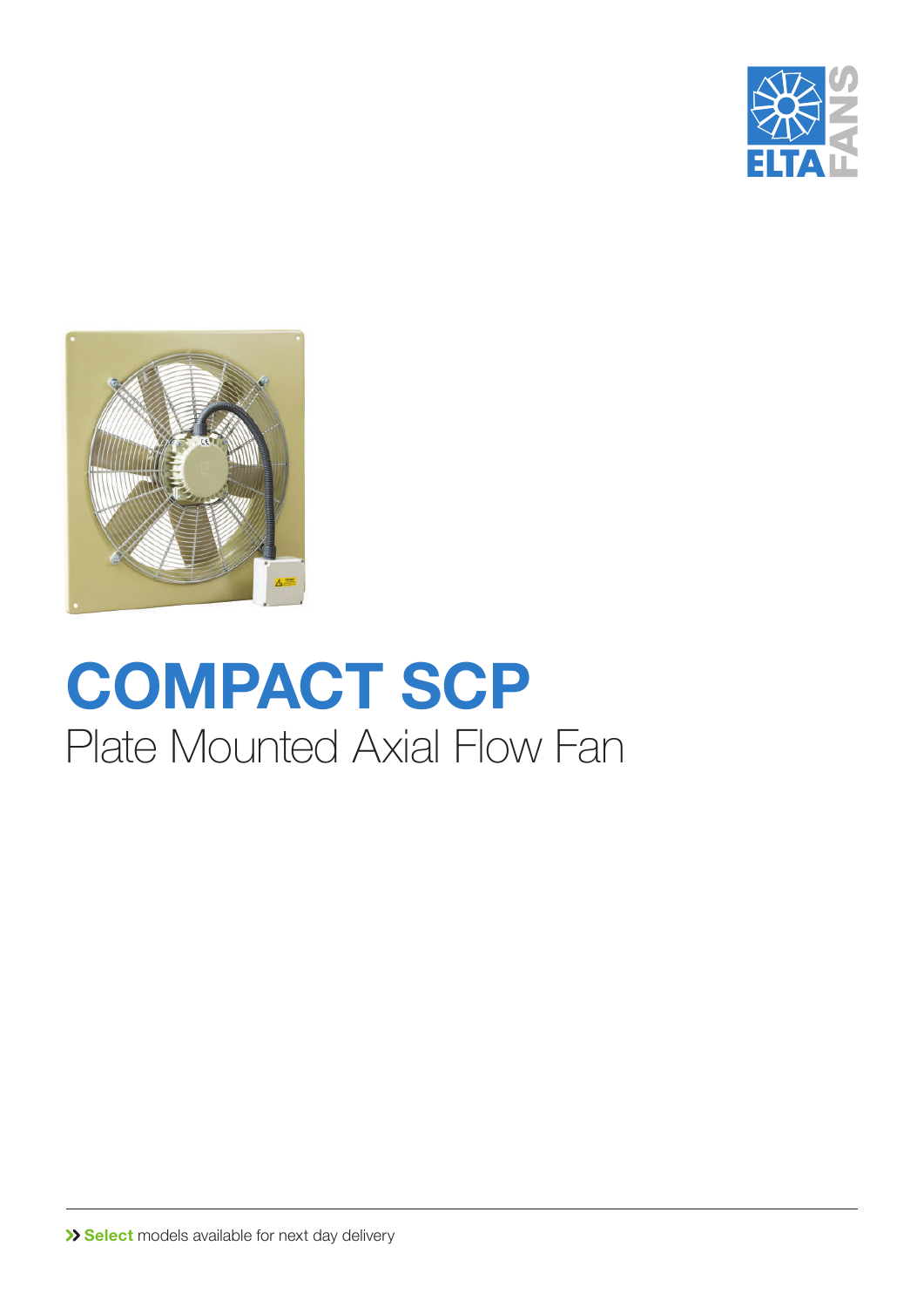### Product Overview

- 10 standard sizes from 250mm to 800mm
- Air volume flow rates up to 5.61 m<sup>3</sup>/s
- Static pressures up to 401 Pa
- Highly efficient, lightweight induction motors
- Fully speed controllable
- Available in **AC** & **EC**

**Featuring our high efficiency Series 1 impeller, the Compact SCP makes light work of handling large volumes of air against low resistance. The fan design, construction and finish provide a strong, durable and weatherproofed range.**

#### **Intelligent Design**

Compact low profile design suitable for vertical or horizontal mounting.

#### **Easy Installation**

A fitted IP55 terminal box allows the fan to be positioned conveniently to incoming electrical inputs.

#### **Impellers Designed For Efficiency**

Impellers are adjustable pitch aerofoil with blades made from high quality GRP. Combined with increased blade chord and twist, we have achieved 7% higher efficiency, reducing overall energy consumption. Increased blade root reduces stress levels making our range of impellers ideal for arduous fan applications.

#### **Corrosion Resistance**

Specially treated against corrosion, powder coated with polyester epoxy paint.

#### **Controllability**

A range of transformer voltage controllers and inverters are available for AC units. IE5 EC fans can be directly connected via DC voltage 2 to 10V, DC current 4 to 20mA, Frequency 10 to 95% or a potentiometer. Both AC with Inverter and EC provide significant cost-savings through lower energy consumption.

#### **Warranty**

Each SCP has a 12 month warranty.

#### **Construction**

Constructed from mild steel and suitably treated to ensure full corrosion protection. Guards are epoxy powder coated. Fan plates and motors are finished in a powdered coated polyester epoxy paint in pastel beige.

#### **Motor**

AC motors possess greased for life ball bearings with fixed speed operating temperatures of between -20°C and +70°C and speed controlled operating temperatures of -20°C and +50°C. High efficiency EC motors comply with the efficiency level IE5 for operating temperatures up to +60°C EC.

#### **Typical Applications**

- **Factories**
- Sports Halls
- Shops
- **Industrial Units**
- **Warehousing**
- Schools
- Kitchens



#### **Contents**

| Page | Information                        | <b>Load</b> |
|------|------------------------------------|-------------|
| 3    | Performance Range Curves           | AC          |
| 4    | Performance Range Curves           | EC          |
| 5    | Performance, SFP & Electrical Data | AC          |
| 7    | Performance, SFP & Electrical Data | EC          |
| 9    | Sound Data                         | AC          |
| 11   | Sound Data                         | EC          |
| 13   | Dimensional Data                   | AC          |
| 14   | Dimensional Data                   | EC          |
| 15   | Accessories                        | AC          |
| 17   | Accessories                        | EC          |
| 27   | <b>Notes</b>                       |             |

#### **Product Coding**

| Code       | Reference                                   |
|------------|---------------------------------------------|
| <b>SCP</b> | Product Range                               |
| 250        | Diameter (250/315/350)                      |
| I          |                                             |
| 4          | Number of Poles (2/4/6)                     |
|            |                                             |
| 1          | Voltage Supply (Single Phase / Three Phase) |
| AC         | Motor Type (AC/EC)                          |
| $A - Z$    | Additional Coding (A - Z) Product Variants  |
| e.g.       | SCP250/4-1AC                                |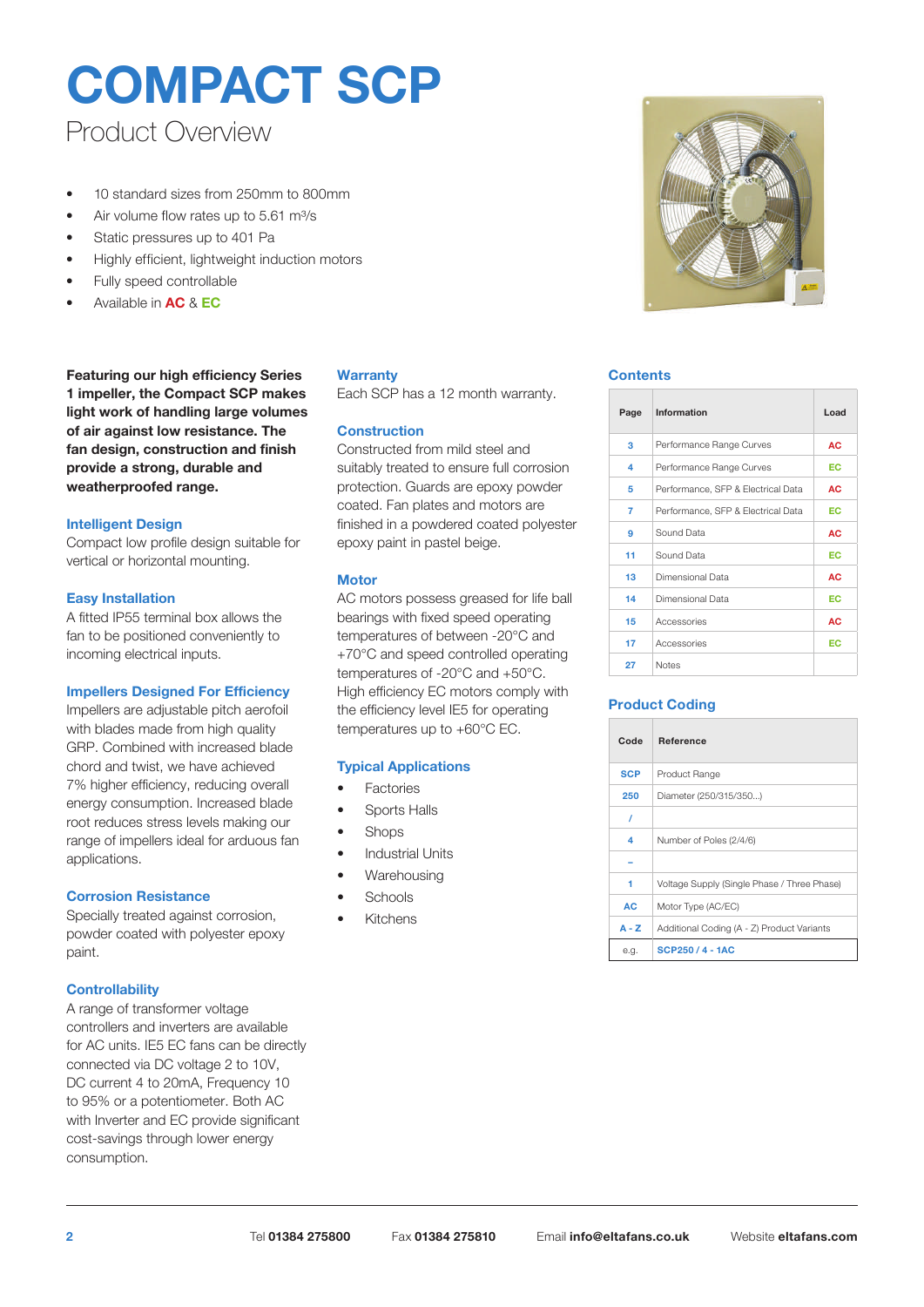Performance Range Curves





**AC**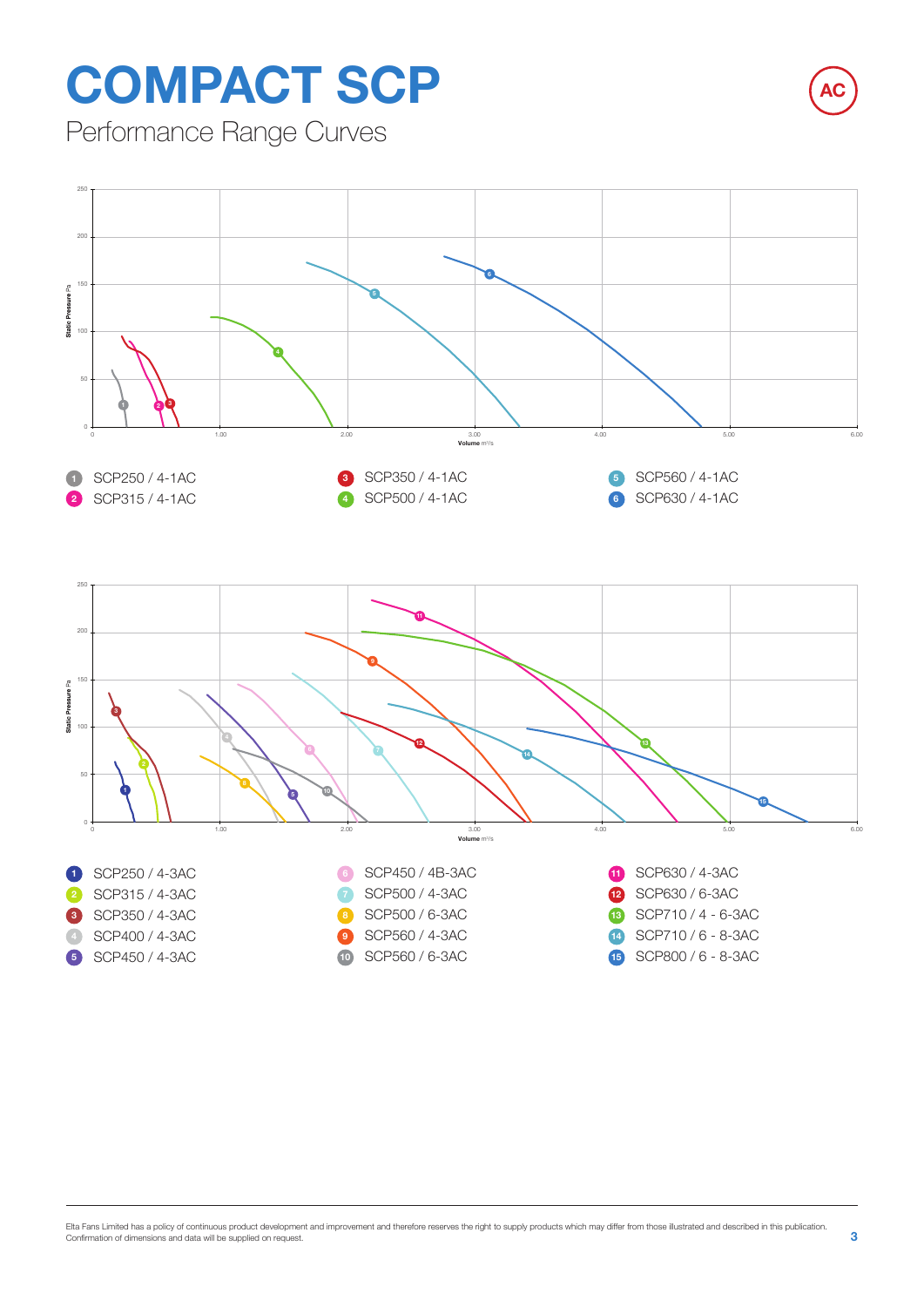Performance Range Curves



**EC**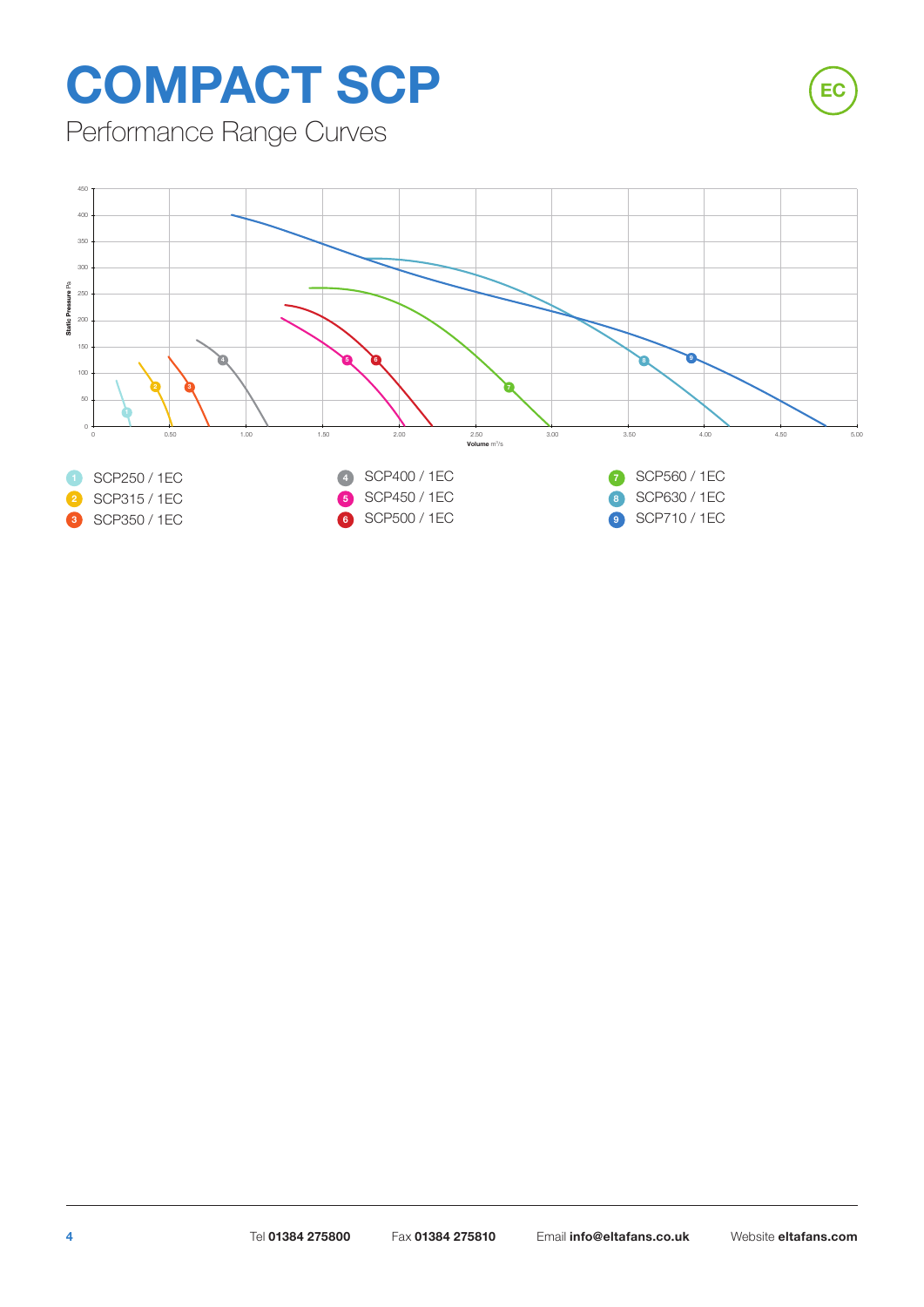Performance, SFP & Electrical Data

#### **Single Phase** 220V to 240V / 50Hz

| Product<br>Code     | Speed<br>r/min              | Airflow    |              |       | Airflow m <sup>3</sup> /s @ Static Pressure Pa |                          |                          |                          |                 | <b>At Best Efficiency Point</b> |             | <b>Electrical</b><br>Data | dBA    |    |
|---------------------|-----------------------------|------------|--------------|-------|------------------------------------------------|--------------------------|--------------------------|--------------------------|-----------------|---------------------------------|-------------|---------------------------|--------|----|
|                     |                             | <b>SFP</b> | $\mathbf{0}$ | 25    | 50                                             | 75                       | 100                      | 150                      | Overall<br>Eff% | <b>FMEG</b><br>N                | Input<br>kW | Peak<br>Amps              | @ 3m   |    |
|                     |                             | $m^3/s$    | 0.265        | 0.239 | 0.186                                          | $\overline{\phantom{a}}$ | $\overline{\phantom{a}}$ | $\overline{\phantom{a}}$ |                 |                                 |             |                           | Inlet  | 42 |
| <b>SCP250/4-1AC</b> | 1445                        | W/(L/s)    | 0.28         | 0.32  | 0.42                                           | $\overline{\phantom{a}}$ | $\overline{\phantom{a}}$ | $\overline{\phantom{a}}$ | 12.0            | $<$ 125W                        | 0.080       | 0.38                      | Outlet | 42 |
|                     |                             | $m^3/s$    | 0.557        | 0.514 | 0.435                                          | 0.355                    | $\sim$                   | $\overline{\phantom{a}}$ |                 |                                 |             |                           | Inlet  | 50 |
|                     | <b>SCP315/4-1AC</b><br>1370 | W/(L/s)    | 0.20         | 0.22  | 0.26                                           | 0.34                     | $\overline{\phantom{a}}$ | $\overline{\phantom{a}}$ | 22.7            | $<$ 125W                        | 0.120       | 0.56                      | Outlet | 49 |
| <b>SCP350/4-1AC</b> |                             | $m^3/s$    | 0.679        | 0.602 | 0.523                                          | 0.411                    | $\sim$                   | $\overline{\phantom{a}}$ | 25.6            |                                 |             |                           | Inlet  | 50 |
|                     | 1360                        | W/(L/s)    | 0.15         | 0.19  | 0.23                                           | 0.30                     | $\overline{\phantom{a}}$ | $\overline{\phantom{a}}$ |                 | $<$ 125W                        | 0.120       | 0.65                      | Outlet | 50 |
|                     |                             | $m^3/s$    | 1.881        | 1.783 | 1.638                                          | 1.474                    | 1.267                    | $\sim$                   |                 |                                 |             |                           | Inlet  | 58 |
| <b>SCP500/4-1AC</b> | 1300                        | W/(L/s)    | 0.19         | 0.21  | 0.24                                           | 0.28                     | 0.32                     | $\sim$                   | 31.2            | 40                              | 0.411       | 1.82                      | Outlet | 57 |
|                     |                             | $m^3/s$    | 3.349        | 3.198 | 3.029                                          | 2.840                    | 2.625                    | 2.080                    |                 |                                 |             |                           | Inlet  | 58 |
| <b>SCP560/4-1AC</b> | 1315                        | W/(L/s)    | 0.26         | 0.28  | 0.30                                           | 0.32                     | 0.35                     | 0.44                     | 34.4            | 41                              | 0.920       | 4.90                      | Outlet | 62 |
| <b>SCP630/4-1AC</b> |                             | $m^3/s$    | 4.776        | 4.586 | 4.376                                          | 4.150                    | 3.903                    | 3.289                    | 34.8<br>40      |                                 |             |                           | Inlet  | 63 |
|                     | 1295                        | W/(L/s)    | 0.29         | 0.31  | 0.33                                           | 0.35                     | 0.38                     | 0.45                     |                 |                                 | 1.446       | 6.50                      | Outlet | 65 |

Data provided is at standard air density of 1.2 kg/m³.

Data in accordance with ErP 327/2011 of the European Parliament. Measurement category used to determine energy efficiency: A.Peak Amps @ 230V / 1PH / 50Hz.<br>The overall A-weighted sound pressure level is at a distance of 3m

**AC**

Elta Fans Limited has a policy of continuous product development and improvement and therefore reserves the right to supply products which may differ from those illustrated and described in this publication.<br>Confirmation o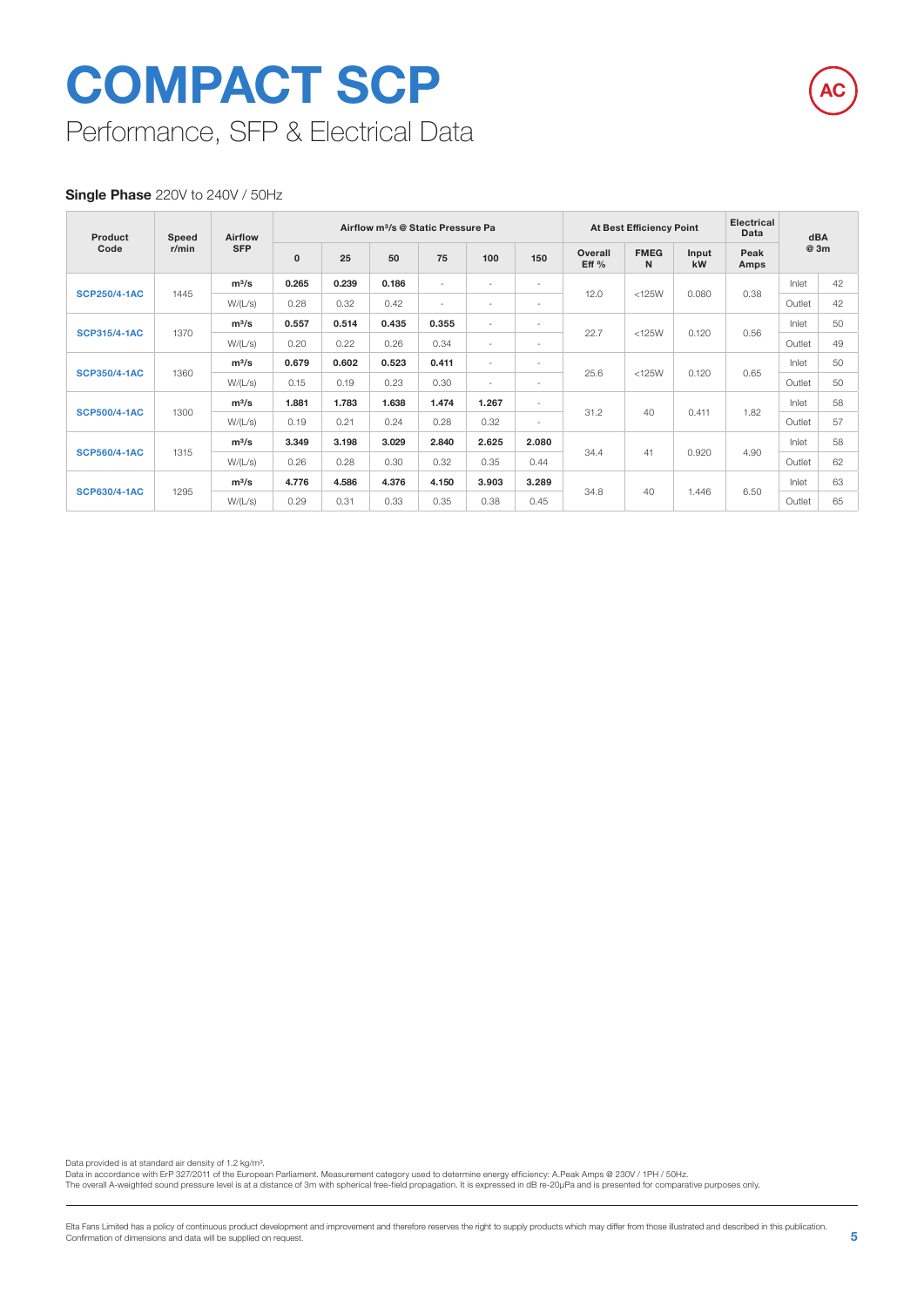Performance, SFP & Electrical Data

#### **Three Phase** 380V to 415V / 50Hz

| Product               | Speed   | <b>Airflow</b> |             |       | Airflow m <sup>3</sup> /s @ Static Pressure Pa |                          |                          |                          |                          |                 | <b>At Best Efficiency Point</b> |             |              | <b>Electrical Data</b> | dBA    |    |
|-----------------------|---------|----------------|-------------|-------|------------------------------------------------|--------------------------|--------------------------|--------------------------|--------------------------|-----------------|---------------------------------|-------------|--------------|------------------------|--------|----|
| Code                  | r/min   | <b>SFP</b>     | $\mathbf 0$ | 25    | 50                                             | 75                       | 100                      | 150                      | 200                      | Overall<br>Eff% | <b>FMEG</b><br>N                | Input<br>kW | Peak<br>Amps | $\Delta/Y$             | @ 3m   |    |
|                       |         | $m^3/s$        | 0.330       | 0.273 | 0.221                                          | ÷.                       | ÷.                       | ÷.                       | ÷.                       |                 |                                 |             |              |                        | Inlet  | 42 |
| <b>SCP250/4-3AC</b>   | 1460    | W/(L/s)        | 0.26        | 0.32  | 0.40                                           | $\sim$                   | ÷,                       | $\overline{a}$           | ÷,                       | 12.6            | $<$ 125W                        | 0.090       | 0.32         | Mains                  | Outlet | 42 |
|                       |         | $m^3/s$        | 0.515       | 0.491 | 0.426                                          | 0.355                    | $\bar{z}$                | ÷,                       | $\ddot{\phantom{1}}$     |                 |                                 |             |              |                        | Inlet  | 50 |
| <b>SCP315/4-3AC</b>   | 1445    | W/(L/s)        | 0.21        | 0.23  | 0.28                                           | 0.35                     | ÷,                       | L.                       |                          | 21.9            | $<$ 125W                        | 0.120       | 0.34         | Mains                  | Outlet | 49 |
|                       |         | $m^3/s$        | 0.616       | 0.570 | 0.515                                          | 0.407                    | 0.243                    | l,                       |                          |                 |                                 |             |              |                        | Inlet  | 50 |
| <b>SCP350/4-3AC</b>   | 1440    | W/(L/s)        | 0.16        | 0.19  | 0.23                                           | 0.30                     | 0.49                     | l,                       |                          | 25.8            | $<$ 125W                        | 0.120       | 0.34         | Mains                  | Outlet | 50 |
|                       |         | $m^3/s$        | 1.455       | 1.375 | 1.268                                          | 1.133                    | 0.988                    | ä,                       | ä,                       |                 |                                 |             |              |                        | Inlet  | 51 |
| <b>SCP400/4-3AC</b>   | 1400    | W/(L/s)        | 0.21        | 0.23  | 0.25                                           | 0.29                     | 0.34                     | ÷,                       | ä,                       | 31.5            | 40                              | 0.328       | 0.68         | Mains                  | Outlet | 55 |
|                       |         | $m^3/s$        | 1.705       | 1.589 | 1.466                                          | 1.329                    | 1.167                    | ÷,                       | ÷,                       |                 |                                 |             |              |                        | Inlet  | 53 |
| <b>SCP450/4-3AC</b>   | 1390    | W/(L/s)        | 0.19        | 0.21  | 0.24                                           | 0.27                     | 0.32                     | ä,                       | ä,                       | 32.6            | 41                              | 0.373       | 0.68         | Mains                  | Outlet | 58 |
| <b>SCP450/4B-3AC</b>  | 1375    | $m^3/s$        | 2.081       | 1.976 | 1.863                                          | 1.712                    | 1.535                    |                          |                          | 33.3            | 41                              | 0.519       | 0.96         | Mains                  | Inlet  | 53 |
|                       |         | W/(L/s)        | 0.24        | 0.25  | 0.27                                           | 0.30                     | 0.34                     | ÷,                       |                          |                 |                                 |             |              |                        | Outlet | 58 |
|                       |         | $m^3/s$        | 2.639       | 2.525 | 2.394                                          | 2.245                    | 2.075                    | 1.646                    | ÷.                       |                 | 41                              |             |              |                        | Inlet  | 57 |
| <b>SCP500/4-3AC</b>   | 1405    | W/(L/s)        | 0.26        | 0.27  | 0.29                                           | 0.32                     | 0.35                     | 0.44                     | ÷,                       | 34.5            |                                 | 0.715       | 1.35         | Mains                  | Outlet | 61 |
| <b>SCP500/6-3AC</b>   | 930     | $m^3/s$        | 1.518       | 1.339 | 1.102                                          | $\overline{\phantom{a}}$ | $\ddot{\phantom{1}}$     | ÷                        | $\ddot{\phantom{1}}$     | 29.3            | 40                              | 0.200       | 0.94         |                        | Inlet  | 50 |
|                       |         | W/(L/s)        | 0.12        | 0.27  | 0.29                                           | $\sim$                   | L.                       | L.                       | J.                       |                 |                                 |             |              | Mains                  | Outlet | 52 |
| <b>SCP560/4-3AC</b>   | 1410    | $m^3/s$        | 3.322       | 3.185 | 3.029                                          | 2.851                    | 2.412                    | ä,                       | ä,                       | 38.9            | 45                              | 0.951       | 1.90         | Mains                  | Inlet  | 60 |
|                       |         | W/(L/s)        | 0.27        | 0.29  | 0.31                                           | 0.33                     | 0.40                     | ÷,                       | ä,                       |                 |                                 |             |              |                        | Outlet | 64 |
| <b>SCP560/6-3AC</b>   | 880     | $m^3/s$        | 2.162       | 1.924 | 1.616                                          | 1.159                    | ÷,                       | ä,                       | ä,                       | 30.7            | 40                              | 0.292       | 0.94         | Mains                  | Inlet  | 54 |
|                       |         | W/(L/s)        | 0.12        | 0.15  | 0.18                                           | 0.25                     | $\overline{\phantom{a}}$ | $\overline{\phantom{a}}$ | $\overline{\phantom{a}}$ |                 |                                 |             |              |                        | Outlet | 56 |
| <b>SCP630/4-3AC</b>   | 1420    | $m^3/s$        | 4.590       | 4.437 | 4.271                                          | 4.096                    | 3.914                    | 3.502                    | 2.881                    | 42.5            | 48                              | 1.356       | 2.70         | Mains                  | Inlet  | 65 |
|                       |         | W/(L/s)        | 0.26        | 0.28  | 0.30                                           | 0.32                     | 0.34                     | 0.39                     | 0.47                     |                 |                                 |             |              |                        | Outlet | 67 |
| <b>SCP630/6-3AC</b>   | 915     | $m^3/s$        | 3.399       | 3.185 | 2.958                                          | 2.672                    | 2.273                    |                          |                          | 32.7            | 40                              | 0.698       | 2.00         | Mains                  | Inlet  | 55 |
|                       |         | W/(L/s)        | 0.19        | 0.21  | 0.23                                           | 0.27                     | 0.31                     | $\sim$                   | J.                       |                 |                                 |             |              |                        | Outlet | 57 |
|                       | 1346    | $m^3/s$        | 4.978       | 4.799 | 4.610                                          | 4.408                    | 4.187                    | 3.626                    | 2.185                    | 35.4            |                                 | 1.583       | 3.68         | Δ                      | Inlet  | 62 |
| <b>SCP710/4/6-3AC</b> |         | W/(L/s)        | 0.28        | 0.30  | 0.32                                           | 0.35                     | 0.37                     | 0.44                     | 0.67                     |                 | 40                              |             |              |                        | Outlet | 62 |
|                       | 1114    | $m^3/s$        | 4.277       | 4.022 | 3.730                                          | 3.384                    | 2.956                    | 1.591                    | $\ddot{\phantom{1}}$     |                 |                                 | 1.086       | 1.96         | Υ                      | Inlet  | 67 |
|                       |         | W/(L/s)        | 0.24        | 0.26  | 0.29                                           | 0.32                     | 0.37                     | 0.67                     | $\overline{a}$           |                 |                                 |             |              |                        | Outlet | 69 |
|                       |         | $m^3/s$        | 4.179       | 3.949 | 3.682                                          | 3.360                    | 2.943                    | $\overline{\phantom{a}}$ | L,                       |                 |                                 |             |              |                        | Inlet  | 56 |
|                       | 900     | W/(L/s)        | 0.18        | 0.21  | 0.23                                           | 0.26                     | 0.30                     | L.                       | L.                       | 33.8            |                                 | 0.890       | 2.35         | Δ                      | Outlet | 58 |
| <b>SCP710/6/8-3AC</b> | 740     | $m^3/s$        | 3.551       | 3.203 | 2.788                                          | 2.232                    | ÷,                       | ÷,                       | ÷                        | 40              | 0.600                           |             | Y            | Inlet                  | 52     |    |
|                       |         | W/(L/s)        | 0.15        | 0.18  | 0.21                                           | 0.27                     | ÷,                       | $\overline{a}$           | $\sim$                   |                 | 28.0                            |             | 1.28         |                        | Outlet | 54 |
|                       |         | $m^3/s$        | 5.611       | 5.199 | 4.719                                          | 4.154                    | $\overline{\phantom{a}}$ | ÷,                       | $\overline{\phantom{a}}$ |                 |                                 |             |              |                        | Inlet  | 60 |
|                       | 885     | W/(L/s)        | 0.17        | 0.19  | 0.21                                           | 0.24                     | ä,                       |                          |                          | 34.2            |                                 | 0.990       | 2.35         | Δ                      | Outlet | 63 |
|                       |         | $m^3/s$        | 4.535       | 3.922 | 3.199                                          | l,                       | L,                       | ä,                       |                          | 40              |                                 |             |              | Inlet                  | 53     |    |
| SCP800/6/8-3AC<br>705 | W/(L/s) | 0.25           | 0.30        | 0.37  | ÷,                                             |                          |                          | L.                       | 14.5                     |                 | 1.170                           | 0.64        | Y            | Outlet                 | 51     |    |

Data provided is at standard air density of 1.2 kg/m³.

Data in accordance with ErP 327/2011 of the European Parliament. Measurement category used to determine energy efficiency: A.Peak Amps @ 400V / 3PH / 50Hz.<br>The overall A-weighted sound pressure level is at a distance of 3m



**AC**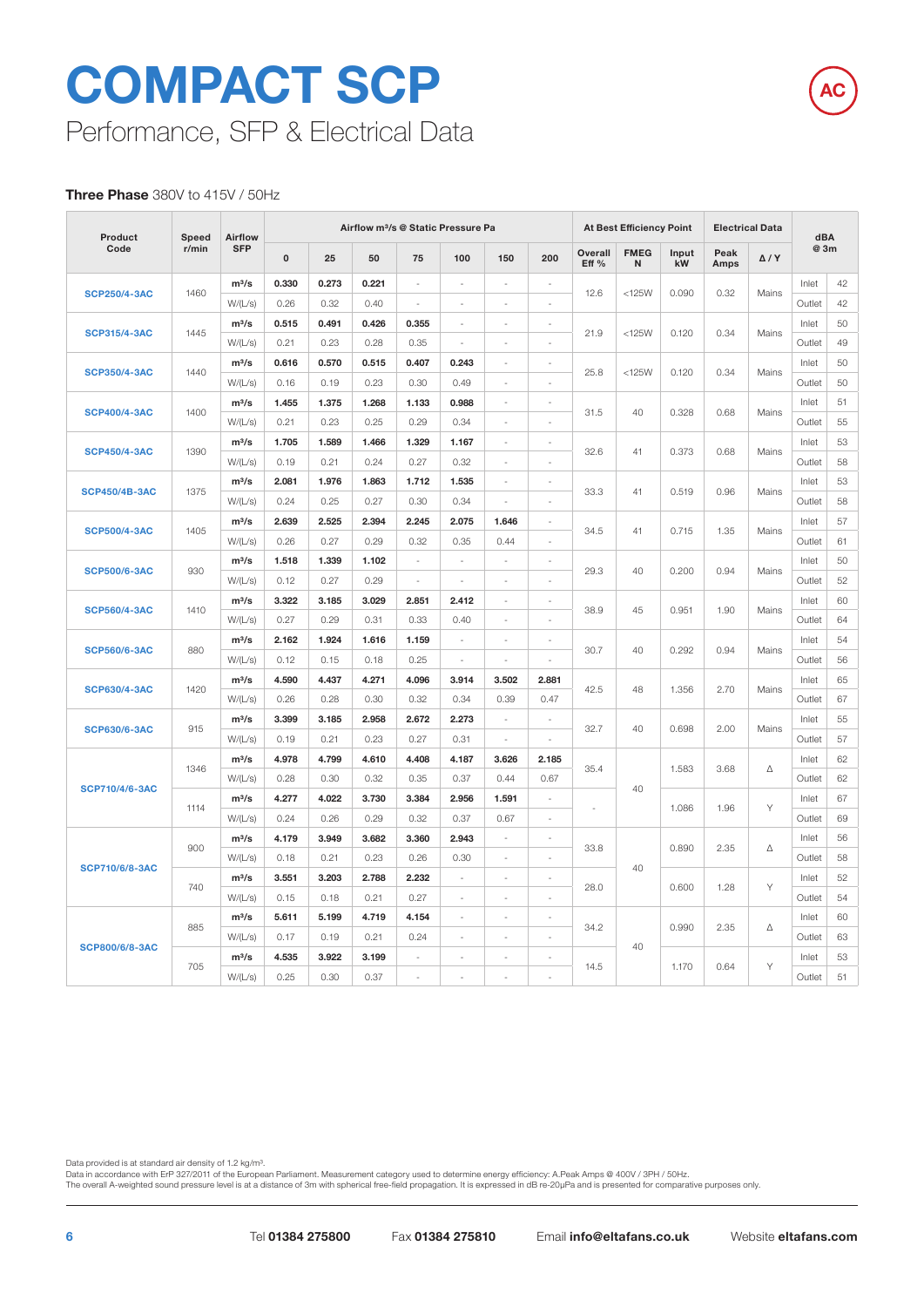Performance, SFP & Electrical Data

#### **Single Phase** 220V to 277V / 50Hz or 60Hz

| Product           | Control                 | Speed | Airflow    |             |                          |                          | Airflow m <sup>3</sup> /s @ Static Pressure Pa |                          |                          |                          |                  | At Best Efficiency Point |             | Electrical<br>Data | dBA    |    |
|-------------------|-------------------------|-------|------------|-------------|--------------------------|--------------------------|------------------------------------------------|--------------------------|--------------------------|--------------------------|------------------|--------------------------|-------------|--------------------|--------|----|
| Code              | Voltage<br>$\mathsf{V}$ | r/min | <b>SFP</b> | $\mathbf 0$ | 25                       | 50                       | 75                                             | 100                      | 150                      | 200                      | Overall<br>Eff % | <b>FMEG</b><br>N         | Input<br>kW | Peak<br>Amps       | @ 3m   |    |
|                   |                         |       | $m^3/s$    | 0.241       | 0.218                    | 0.191                    | 0.161                                          | $\sim$                   | $\blacksquare$           | $\sim$                   |                  |                          |             |                    | Inlet  | 45 |
|                   | 10                      | 1795  | W/(L/s)    | 0.19        | 0.22                     | 0.27                     | 0.35                                           | $\sim$                   | $\sim$                   | $\sim$                   | 26.3             |                          | 0.058       | 0.53               | Outlet | 44 |
|                   |                         |       | $m^3/s$    | 0.187       | 0.158                    | 0.113                    | ÷,                                             | ÷,                       | $\overline{a}$           | ÷,                       |                  |                          |             |                    | Inlet  | 40 |
| <b>SCP250-1EC</b> | 8                       | 1410  | W/(L/s)    | 0.17        | 0.21                     | 0.32                     | $\sim$                                         | $\sim$                   | ÷,                       | ä,                       | 18.7             | $<$ 125W                 | 0.036       | 0.36               | Outlet | 40 |
|                   | 5                       | 800   | $m^3/s$    | 0.103       | $\overline{\phantom{a}}$ | $\overline{\phantom{a}}$ | $\overline{\phantom{a}}$                       | $\overline{\phantom{a}}$ | $\blacksquare$           | $\overline{\phantom{a}}$ | 7.5              |                          | 0.016       | 0.18               | Inlet  | 30 |
|                   |                         |       | W/(L/s)    | 0.14        | $\overline{\phantom{a}}$ | $\sim$                   | $\sim$                                         | $\sim$                   | $\overline{\phantom{a}}$ | $\sim$                   |                  |                          |             |                    | Outlet | 31 |
|                   | 10                      | 1800  | $m^3/s$    | 0.515       | 0.486                    | 0.450                    | 0.404                                          | 0.347                    | ÷.                       | $\overline{a}$           | 37.6             |                          | 0.110       | 1.03               | Inlet  | 52 |
|                   |                         |       | W/(L/s)    | 0.16        | 0.18                     | 0.21                     | 0.25                                           | 0.32                     | ÷.                       | $\sim$                   |                  |                          |             |                    | Outlet | 52 |
|                   | 8                       | 1410  | $m^3/s$    | 0.402       | 0.371                    | 0.324                    | $\overline{\phantom{a}}$                       | $\sim$                   | $\blacksquare$           | $\sim$                   | 33.5             |                          | 0.061       | 0.65               | Inlet  | 45 |
| <b>SCP315-1EC</b> |                         |       | W/(L/s)    | 0.12        | 0.15                     | 0.19                     | $\sim$                                         | $\sim$                   | $\sim$                   | $\sim$                   |                  | $<$ 125 $W$              |             |                    | Outlet | 45 |
|                   | $\,$ 5                  | 795   | $m^3/s$    | 0.226       | ÷,                       |                          | ÷,                                             | ÷,                       | $\overline{a}$           | ÷,                       | 17.4             |                          | 0.021       | 0.24               | Inlet  | 34 |
|                   |                         |       | W/(L/s)    | 0.08        | $\sim$                   | $\sim$                   | $\sim$                                         | $\sim$                   | $\overline{\phantom{a}}$ | ÷                        |                  |                          |             |                    | Outlet | 33 |
|                   | $\overline{c}$          | 250   | $m^3/s$    | 0.065       | $\bar{\phantom{a}}$      | $\bar{\phantom{a}}$      | $\overline{\phantom{a}}$                       | $\blacksquare$           | $\overline{\phantom{a}}$ | $\overline{\phantom{a}}$ | 1.3              |                          | 0.007       | 0.11               | Inlet  | 29 |
|                   |                         |       | W/(L/s)    | 0.11        | ÷.                       | $\sim$                   | $\sim$                                         | $\sim$                   | $\sim$                   | $\sim$                   |                  |                          |             |                    | Outlet | 26 |
|                   | 10                      | 1780  | $m^3/s$    | 0.756       | 0.718                    | 0.677                    | 0.631                                          | 0.573                    | ÷.                       | ÷,                       | 41.6             |                          | 0.177       | 1.54               | Inlet  | 56 |
|                   |                         |       | W/(L/s)    | 0.17        | 0.19                     | 0.22                     | 0.25                                           | 0.29                     | $\blacksquare$           | $\overline{\phantom{a}}$ |                  |                          |             |                    | Outlet | 55 |
|                   | 8<br>1410               |       | $m^3/s$    | 0.594       | 0.541                    | 0.485                    | 0.415                                          | $\sim$                   | $\blacksquare$           | $\sim$                   | 38.4             |                          | 0.096       | 0.83               | Inlet  | 49 |
| <b>SCP350-1EC</b> |                         |       | W/(L/s)    | 0.12        | 0.14                     | 0.18                     | 0.23                                           | ÷.                       | ÷.                       | ÷.                       |                  | 52                       |             |                    | Outlet | 49 |
|                   | $\,$ 5                  | 795   | $m^3/s$    | 0.333       | 0.218                    |                          |                                                | ÷,                       | $\overline{a}$           |                          | 23.6             |                          | 0.028       | 0.29               | Inlet  | 41 |
|                   |                         |       | W/(L/s)    | 0.07        | 0.13                     | $\overline{\phantom{a}}$ | $\overline{\phantom{a}}$                       | $\overline{\phantom{a}}$ | $\frac{1}{2}$            | ÷,                       |                  |                          |             |                    | Outlet | 38 |
|                   | $\sqrt{2}$              | 240   | $m^3/s$    | 0.100       | $\bar{z}$                | $\sim$                   | $\sim$                                         | $\sim$                   | ÷,                       | $\sim$                   | 2.5              |                          | 0.007       | 0.10               | Inlet  | 40 |
|                   |                         |       | W/(L/s)    | 0.07        | $\sim$                   | $\sim$                   | ÷,                                             | ÷,                       | $\sim$                   | ÷,                       |                  |                          |             |                    | Outlet | 35 |
|                   | 10                      | 1780  | $m^3/s$    | 1.141       | 1.092                    | 1.042                    | 0.988                                          | 0.927                    | 0.751                    | ÷,                       | 47.2             |                          | 0.262       | 2.61               | Inlet  | 60 |
|                   |                         |       | W/(L/s)    | 0.16        | 0.18                     | 0.21                     | 0.23                                           | 0.26                     | 0.36                     | $\sim$                   |                  |                          |             |                    | Outlet | 59 |
|                   | 8                       | 1410  | $m^3/s$    | 0.869       | 0.821                    | 0.766                    | 0.695                                          | 0.562                    | $\sim$                   | ÷.                       | 45.6             |                          | 0.143       | 1.42               | Inlet  | 54 |
| <b>SCP400-1EC</b> |                         |       | W/(L/s)    | 0.11        | 0.13                     | 0.16                     | 0.20                                           | 0.26                     | $\sim$                   | ä,                       |                  | 57                       |             |                    | Outlet | 52 |
|                   | 5                       | 795   | $m^3/s$    | 0.497       | 0.381                    | ÷,                       | ä,                                             | ä,                       | ÷,                       | ä,                       | 28.7             |                          | 0.035       | 0.38               | Inlet  | 44 |
|                   |                         |       | W/(L/s)    | 0.06        | 0.09                     | $\overline{\phantom{a}}$ | $\overline{\phantom{a}}$                       | $\overline{\phantom{a}}$ | $\overline{\phantom{a}}$ | ÷,                       |                  |                          |             |                    | Outlet | 41 |
|                   | $\mathbf{2}$            | 265   | $m^3/s$    | 0.159       | $\sim$                   | $\sim$                   | $\sim$                                         | $\sim$                   | ÷,                       | $\sim$                   | 4.0              |                          | 0.007       | 0.11               | Inlet  | 39 |
|                   |                         |       | W/(L/s)    | 0.04        | ÷,                       | $\sim$                   | ÷,                                             | ÷,                       | $\blacksquare$           | ÷,                       |                  |                          |             |                    | Outlet | 38 |
|                   | 10                      | 1800  | $m^3/s$    | 2.038       | 1.978                    | 1.912                    | 1.838                                          | 1.754                    | 1.544                    | 1.263                    | 65.0             |                          | 0.424       | 3.99               | Inlet  | 60 |
|                   |                         |       | W/(L/s)    | 0.14        | 0.16                     | 0.18                     | 0.19                                           | 0.21                     | 0.26                     | 0.35                     |                  |                          |             |                    | Outlet | 60 |
|                   | 8                       | 1410  | $m^3/s$    | 1.558       | 1.489                    | 1.412                    | 1.322                                          | 1.206                    | $\overline{\phantom{a}}$ | $\sim$                   | 62.3             |                          | 0.230       | 2.11               | Inlet  | 53 |
| <b>SCP450-1EC</b> |                         |       | W/(L/s)    | 0.09        | 0.11                     | 0.13                     | 0.15                                           | 0.18                     | $\blacksquare$           | $\sim$                   |                  | 73                       |             |                    | Outlet | 53 |
|                   | 5                       | 800   | $m^3/s$    | 0.904       | 0.743                    | $\overline{\phantom{a}}$ | $\bar{\phantom{a}}$                            | $\omega$                 | ÷.                       | ÷,                       | 47.2             |                          | 0.056       | 0.58               | Inlet  | 44 |
|                   |                         |       | W/(L/s)    | 0.05        | 0.07                     | $\sim$                   | $\overline{\phantom{a}}$                       | $\sim$                   | $\overline{\phantom{a}}$ | $\sim$                   |                  |                          |             |                    | Outlet | 43 |
|                   | $\mathbf{2}$            | 215   | $m^3/s$    | 0.278       | ÷.                       | $\sim$                   | $\overline{\phantom{a}}$                       | $\sim$                   | $\blacksquare$           | $\sim$                   | 7.0              |                          | 0.011       | 0.14               | Inlet  | 42 |
|                   |                         |       | W/(L/s)    | 0.04        | $\bar{\phantom{a}}$      | $\sim$                   |                                                | ÷                        | ÷,                       |                          |                  |                          |             |                    | Outlet | 41 |

Data provided is at standard air density of 1.2 kg/m<sup>3</sup>.

Data in accordance with ErP 327/2011 of the European Parliament. Measurement category used to determine energy efficiency: A. A variable speed drive is integrated within the fan.

Peak Amps @ 230V / 1PH / 50Hz.<br>The overall A-weighted sound pressure level is at a distance of 3m with spherical free-field propagation. It is expressed in dB re-20µPa and is presented for comparative purposes only.

Elta Fans Limited has a policy of continuous product development and improvement and therefore reserves the right to supply products which may differ from those illustrated and described in this publication.<br>Confirmation o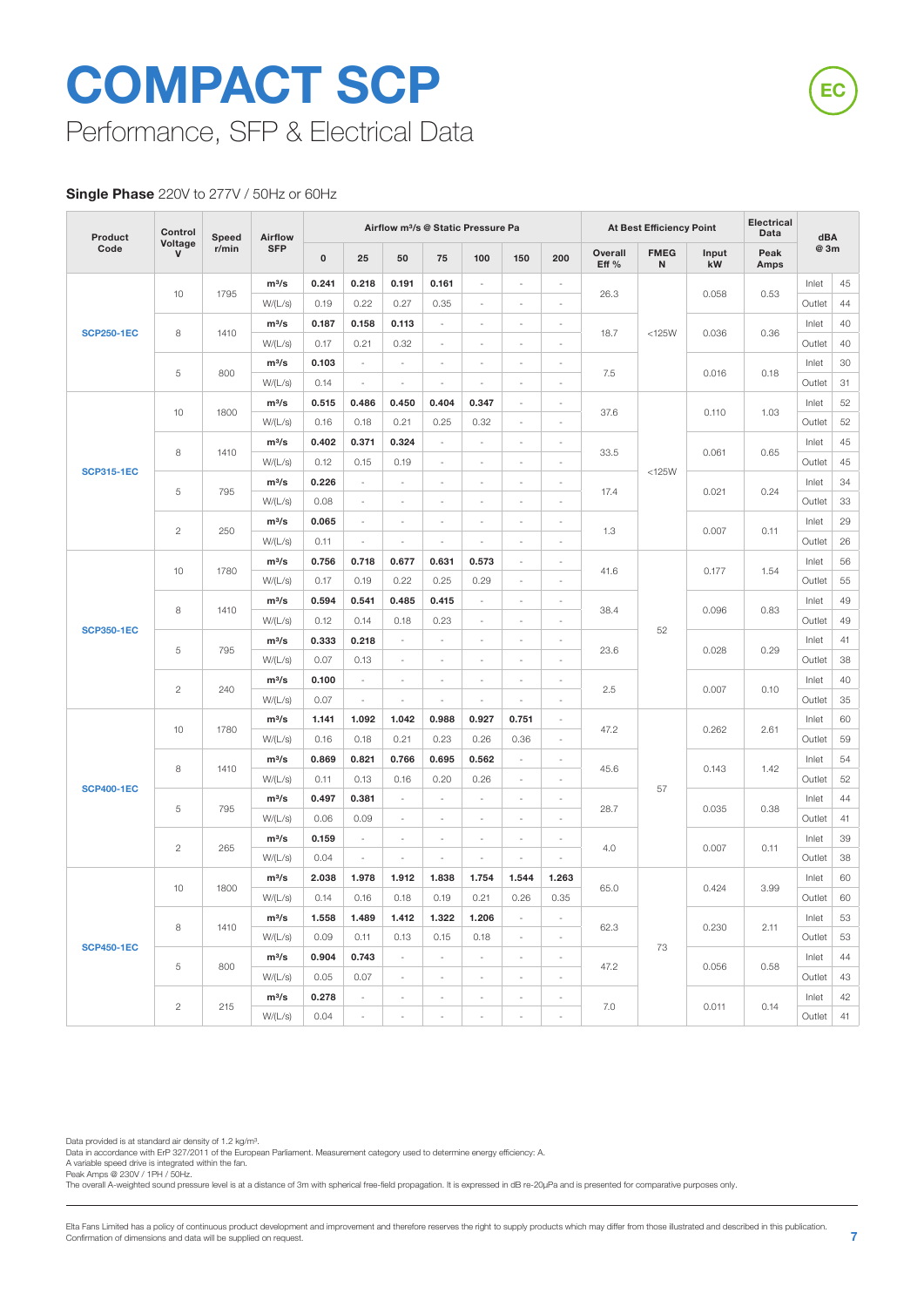Performance, SFP & Electrical Data

#### **Single Phase** 220V to 277V / 50Hz or 60Hz

| Product           | <b>Airflow</b>          |                |            |              |                   |        |                                     | Airflow m <sup>3</sup> /s @ Static Pressure Pa |                     |        |                          |        |                     | At Best Efficiency Point |                  | Electrical<br>Data | dBA         |              |        |    |
|-------------------|-------------------------|----------------|------------|--------------|-------------------|--------|-------------------------------------|------------------------------------------------|---------------------|--------|--------------------------|--------|---------------------|--------------------------|------------------|--------------------|-------------|--------------|--------|----|
| Code              | Voltage<br>$\mathsf{V}$ | Speed<br>r/min | <b>SFP</b> | $\mathbf{0}$ | 25                | 50     | 75                                  | 100                                            | 150                 | 200    | 250                      | 300    | 350                 | 400                      | Overall<br>Eff % | <b>FMEG</b><br>N   | Input<br>kW | Peak<br>Amps | @ 3m   |    |
|                   | 10                      | 1800           | $m^3/s$    | 2.219        | 2.150             | 2.079  | 2.007                               |                                                | 1.932 1.765         | 1.543  | ÷.                       | $\sim$ | ÷                   | ÷,                       | 53.4             |                    | 0.639       | 5.29         | Inlet  | 63 |
|                   |                         |                | W/(L/s)    | 0.19         | 0.21              | 0.24   | 0.26                                | 0.28                                           | 0.34                | 0.41   | $\overline{a}$           | ÷.     | ÷.                  | $\sim$                   |                  |                    |             |              | Outlet | 63 |
|                   | 8                       | 1420           | $m^3/s$    |              | 1.742 1.662 1.561 |        | 1.456                               | 1.356                                          | ÷                   |        |                          |        | $\overline{a}$      | ÷,                       | 54.4             |                    | 0.332       | 2.84         | Inlet  | 58 |
| <b>SCP500-1EC</b> |                         |                | W/(L/s)    | 0.13         | 0.15              | 0.17   | 0.20                                | 0.23                                           | $\sim$              | $\sim$ | $\sim$                   | ÷.     | ä,                  | ÷,                       |                  | 61                 |             |              | Outlet | 57 |
|                   | 5                       | 800            | $m^3/s$    | 0.969        | 0.823             | ÷,     | ÷,                                  | $\bar{\phantom{a}}$                            | $\bar{\phantom{a}}$ | $\sim$ | ÷,                       | ÷,     | $\blacksquare$      | $\bar{\phantom{a}}$      | 45.0             |                    | 0.076       | 0.78         | Inlet  | 44 |
|                   |                         |                | W/(L/s)    | 0.06         | 0.08              | ÷.     | ä,                                  | ÷.                                             | $\sim$              | ÷      | $\sim$                   | ÷.     | ÷.                  | ÷.                       |                  |                    |             |              | Outlet | 43 |
|                   | $\sqrt{2}$              | 245            | $m^3/s$    | 0.294        |                   | ÷,     | L.                                  | ä,                                             | $\overline{a}$      |        | $\overline{a}$           | ä,     | L.                  | ÷,                       | 10.7             |                    | 0.009       | 0.13         | Inlet  | 32 |
|                   |                         |                | W/(L/s)    | 0.03         |                   |        |                                     |                                                |                     |        |                          | J.     | L                   | ÷,                       |                  |                    |             |              | Outlet | 31 |
|                   | 10                      | 1810           | $m^3/s$    |              |                   |        | 2.983 2.892 2.804 2.716 2.626 2.434 |                                                |                     | 2.203  | 1.823                    | $\sim$ | ä,                  | $\sim$                   | 54.3             |                    | 0.932       | 7.55         | Inlet  | 67 |
|                   |                         |                | W/(L/s)    | 0.21         | 0.23              | 0.25   | 0.28                                | 0.30                                           | 0.35                | 0.42   | 0.51                     | ÷,     | ÷.                  | ÷.                       |                  |                    |             |              | Outlet | 67 |
|                   | 8                       | 1420           | $m^3/s$    |              | 2.350 2.226       |        | 2.115 2.001                         | 1.871                                          | 1.457               | ÷      | $\overline{a}$           | ÷.     | ÷.                  | ÷.                       | 54.7             |                    | 0.449       | 3.93         | Inlet  | 60 |
| <b>SCP560-1EC</b> |                         |                | W/(L/s)    | 0.14         | 0.16              | 0.18   | 0.20                                | 0.23                                           | 0.31                |        |                          |        | L                   | L.                       |                  | 60                 |             |              | Outlet | 60 |
| 5                 |                         | 805            | $m^3/s$    | 1.315        | 1.116             | 0.843  | $\sim$                              | $\sim$                                         | $\sim$              | $\sim$ | $\sim$                   | ÷.     | ÷.                  | ÷.                       | 49.3             |                    | 0.099       | 0.92         | Inlet  | 47 |
|                   |                         |                | W/(L/s)    | 0.06         | 0.08              | 0.12   | $\sim$                              | $\bar{\phantom{a}}$                            | ÷.                  | $\sim$ | ÷,                       | ÷,     | ä,                  | $\bar{\phantom{a}}$      |                  |                    |             |              | Outlet | 47 |
|                   | $\mathbf{2}$<br>250     | $m^3/s$        | 0.401      | ÷.           | ÷.                | ÷,     | ÷.                                  | $\sim$                                         | ÷                   | $\sim$ | ÷,                       | ÷.     | ÷.                  |                          |                  | 0.010              | 0.14        | Inlet        | 31     |    |
|                   |                         |                | W/(L/s)    | 0.02         |                   |        |                                     |                                                |                     |        |                          | L.     | L                   | 12.3<br>÷,               |                  |                    |             | Outlet       | 32     |    |
|                   | 10                      | 1800           | $m^3/s$    | 4.161        | 4.057             |        | 3.950 3.838                         | 3.723                                          | 3.473               | 3.191  | 2.848 2.344              |        | $\sim$              | ÷,<br>58.3               |                  | 1.341              | 10.45       | Inlet        | 66     |    |
|                   |                         |                | W/(L/s)    | 0.22         | 0.24              | 0.26   | 0.28                                | 0.30                                           | 0.35                | 0.40   | 0.47                     | 0.57   | $\blacksquare$      | $\overline{\phantom{a}}$ |                  |                    |             |              | Outlet | 69 |
|                   | 8                       | 1415           | $m^3/s$    |              | 3.283 3.143       |        | 3.003 2.857 2.700 2.309             |                                                |                     | 1.435  | $\sim$                   | ÷,     | ÷.                  | ÷.                       | 59.3             |                    | 0.656       | 5.38         | Inlet  | 64 |
| <b>SCP630-1EC</b> |                         |                | W/(L/s)    | 0.14         | 0.16              | 0.18   | 0.20                                | 0.22                                           | 0.28                | 0.43   | ÷,                       | ÷,     | ÷,                  | ÷,                       |                  | 63                 |             |              | Outlet | 62 |
|                   | 5                       | 805            | $m^3/s$    | 1.843        | 1.600             | 1.266  | ÷,                                  | ÷,                                             | $\sim$              |        | $\sim$                   | ÷,     | ÷,                  | ÷,                       | 54.2             |                    | 0.136       | 1.26         | Inlet  | 50 |
|                   |                         |                | W/(L/s)    | 0.05         | 0.08              | 0.11   | ÷,                                  | ÷.                                             | ÷.                  | $\sim$ | ÷,                       | ÷,     | ä,                  | ÷,                       |                  |                    |             |              | Outlet | 49 |
|                   | $\mathbf{2}$            | 250            | $m^3/s$    | 0.542        |                   | $\sim$ | $\sim$                              | $\sim$                                         | $\sim$              | $\sim$ | $\overline{\phantom{a}}$ | $\sim$ | $\sim$              | $\overline{\phantom{a}}$ | 17.8             |                    | 0.012       | 0.15         | Inlet  | 33 |
|                   |                         |                | W/(L/s)    | 0.02         |                   | ÷,     | ä,                                  | ä,                                             | $\sim$              |        | $\sim$                   | ÷,     | ä,                  | ÷.                       |                  |                    |             |              | Outlet | 32 |
|                   | 10                      | 1555           | $m^3/s$    |              |                   |        | 4.798 4.642 4.485 4.323 4.151       |                                                | 3.754               | 3.231  | 2.568 1.964              |        |                     | 1.462 0.922              | 51.6             |                    | 1.364       | 9.98         | Inlet  | 71 |
|                   |                         |                | W/(L/s)    | 0.22         | 0.23              | 0.25   | 0.27                                | 0.29                                           | 0.34                | 0.42   | 0.54                     | 0.71   | 0.95                | 1.53                     |                  |                    |             |              | Outlet | 71 |
|                   | 8                       | 1240           | $m^3/s$    |              |                   |        | 3.609 3.430 3.216 2.952 2.624 1.826 |                                                |                     | 1.078  | 0.403                    | $\sim$ | ÷                   | ÷.                       | 49.5             |                    | 0.623       | 5.40         | Inlet  | 66 |
| <b>SCP710-1EC</b> |                         |                | W/(L/s)    | 0.13         | 0.15              | 0.17   | 0.20                                | 0.23                                           | 0.34                | 0.59   | 1.70                     | $\sim$ | $\bar{\phantom{a}}$ | ÷.                       |                  | 57                 |             |              | Outlet | 66 |
|                   | 5                       | 720            | $m^3/s$    |              | 2.079 1.695       | 1.070  | 0.416                               | ÷,                                             |                     |        |                          | ÷,     | ÷,                  | ÷,                       |                  |                    | 0.140       | 1.35         | Inlet  | 53 |
|                   |                         |                | W/(L/s)    | 0.05         | 0.08              | 0.13   | 0.36                                | ÷.                                             | $\sim$              | $\sim$ | $\sim$                   | ÷.     | ä,                  | $\sim$                   | 44.6             |                    |             |              | Outlet | 52 |
|                   |                         | 200            | $m^3/s$    | 0.549        |                   | ÷,     | ÷,                                  | ÷.                                             | ÷.                  | $\sim$ | ÷,                       | ÷,     | $\sim$              | ÷,                       | 11.8             |                    | 0.011       | 0.15         | Inlet  | 32 |
| $\mathbf{2}$      |                         |                | W/(L/s)    | 0.02         |                   | ÷,     | ä,                                  | ÷.                                             | ÷.                  |        | ÷.                       | ÷,     | ä,                  | L.                       |                  |                    |             |              | Outlet | 32 |

Data provided is at standard air density of 1.2 kg/m<sup>a</sup>.<br>Data in accordance with ErP 327/2011 of the European Parliament. Measurement category used to determine energy efficiency: A.<br>A variable speed drive is integrated wi

Peak Amps @ 230V / 1PH / 50Hz.<br>The overall A-weighted sound pressure level is at a distance of 3m with spherical free-field propagation. It is expressed in dB re-20µPa and is presented for comparative purposes only.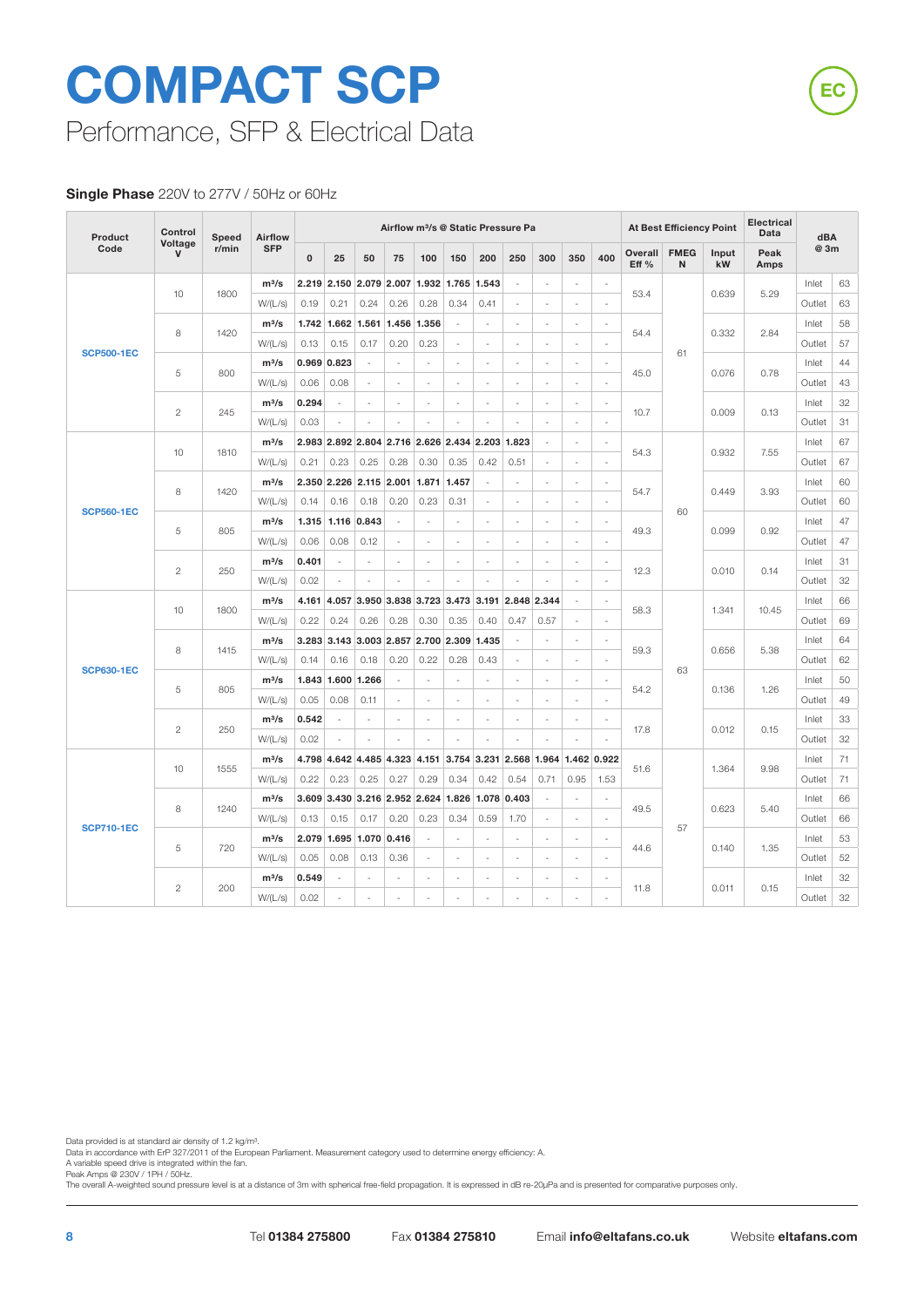#### **Single Phase** 220V to 240V / 50Hz

| Product<br>Code     |        |      |       |       | Sound Power Level dBW @ Octave Band Hz |      |      |      |      | <b>Total</b> |
|---------------------|--------|------|-------|-------|----------------------------------------|------|------|------|------|--------------|
|                     |        | 63Hz | 125Hz | 250Hz | 500Hz                                  | 1kHz | 2kHz | 4kHz | 8kHz | dB           |
|                     | Inlet  | 58   | 65    | 70    | 57                                     | 52   | 48   | 49   | 49   | 72           |
| <b>SCP250/4-1AC</b> | Outlet | 60   | 67    | 69    | 56                                     | 52   | 49   | 50   | 50   | 72           |
|                     | Inlet  | 67   | 72    | 78    | 66                                     | 61   | 56   | 51   | 46   | 80           |
| <b>SCP315/4-1AC</b> | Outlet | 68   | 74    | 76    | 66                                     | 61   | 57   | 53   | 50   | 79           |
|                     | Inlet  | 68   | 79    | 76    | 67                                     | 61   | 58   | 54   | 49   | 81           |
| <b>SCP350/4-1AC</b> | Outlet | 70   | 80    | 76    | 65                                     | 62   | 59   | 54   | 51   | 82           |
|                     | Inlet  | 73   | 80    | 82    | 77                                     | 71   | 69   | 65   | 60   | 85           |
| <b>SCP500/4-1AC</b> | Outlet | 74   | 80    | 81    | 74                                     | 70   | 70   | 67   | 64   | 85           |
|                     | Inlet  | 77   | 78    | 77    | 75                                     | 72   | 71   | 69   | 64   | 84           |
| <b>SCP560/4-1AC</b> | Outlet | 76   | 82    | 81    | 83                                     | 73   | 71   | 67   | 63   | 88           |
|                     | Inlet  | 72   | 77    | 80    | 79                                     | 78   | 76   | 76   | 71   | 86           |
| <b>SCP630/4-1AC</b> | Outlet | 76   | 81    | 81    | 82                                     | 81   | 77   | 73   | 69   | 88           |

Data provided at standard air density of 1.2 kg/m<sup>3</sup>. Tests and preparation of the sound data have been carried out in accordance with BS 848 Part 2:1985 at 50% peak pressure. The Sound Power Level Spectra are in dB re-1pW. **AC**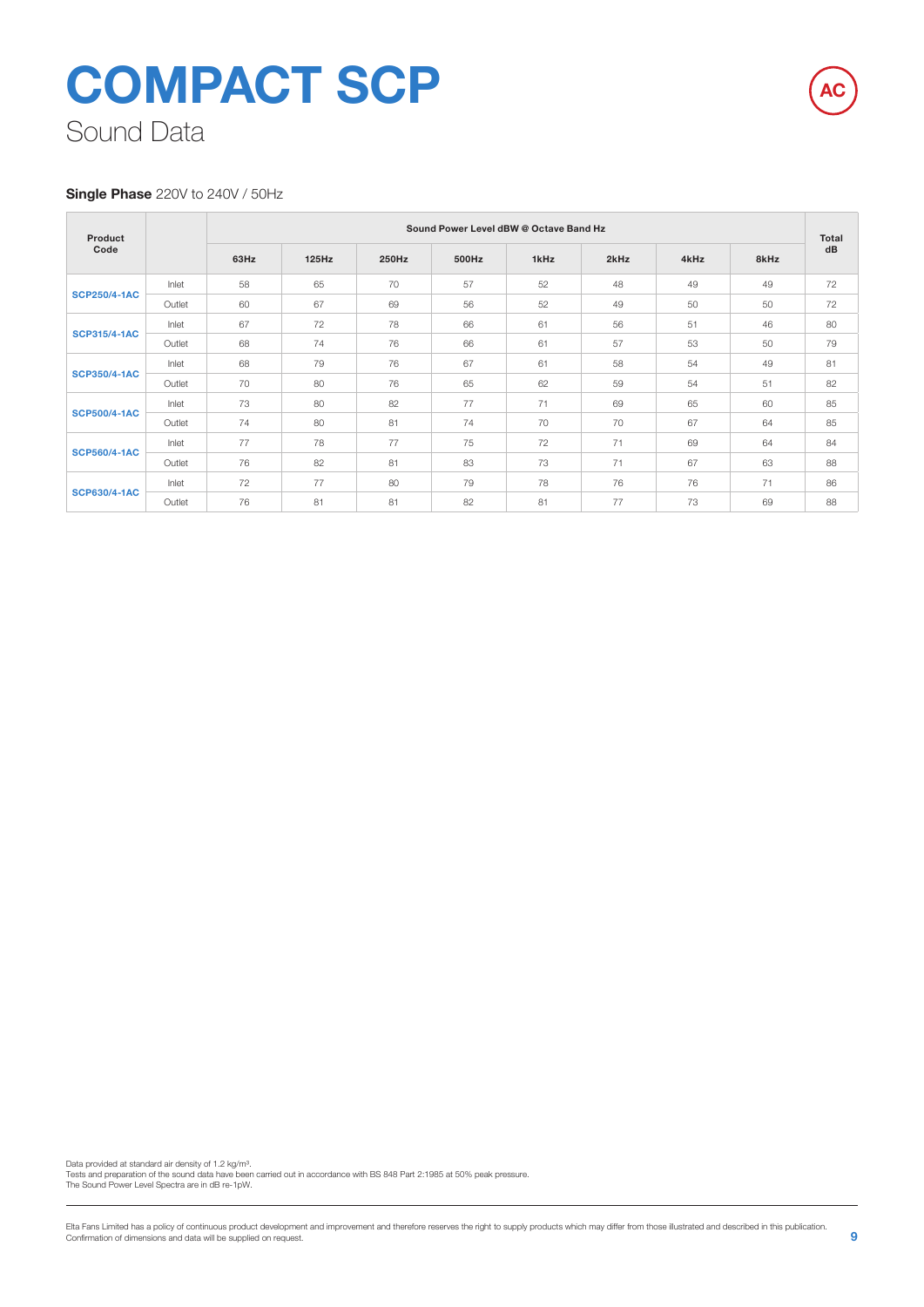#### **Three Phase** 380V to 415V / 50Hz

| Product               | Speed |        |      |       |       | Sound Power Level dBW @ Octave Band Hz |      |      |      |      | <b>Total</b> |
|-----------------------|-------|--------|------|-------|-------|----------------------------------------|------|------|------|------|--------------|
| Code                  | r/min |        | 63Hz | 125Hz | 250Hz | 500Hz                                  | 1kHz | 2kHz | 4kHz | 8kHz | dB           |
|                       |       | Inlet  | 58   | 65    | 70    | 57                                     | 52   | 48   | 49   | 49   | 72           |
| <b>SCP250/4-3AC</b>   | 1460  | Outlet | 60   | 67    | 69    | 56                                     | 52   | 49   | 50   | 50   | 72           |
|                       |       | Inlet  | 67   | 72    | 78    | 66                                     | 61   | 56   | 51   | 46   | 80           |
| <b>SCP315/4-3AC</b>   | 1445  | Outlet | 68   | 74    | 76    | 66                                     | 61   | 57   | 53   | 50   | 79           |
|                       |       | Inlet  | 68   | 79    | 76    | 67                                     | 61   | 58   | 54   | 49   | 81           |
| <b>SCP350/4-3AC</b>   | 1440  | Outlet | 70   | 80    | 76    | 65                                     | 62   | 59   | 54   | 51   | 82           |
|                       |       | Inlet  | 69   | 70    | 66    | 67                                     | 68   | 65   | 60   | 53   | 76           |
| <b>SCP400/4-3AC</b>   | 1400  | Outlet | 71   | 80    | 77    | 72                                     | 70   | 66   | 63   | 59   | 83           |
|                       |       | Inlet  | 72   | 72    | 71    | 69                                     | 69   | 67   | 63   | 55   | 78           |
| <b>SCP450/4-3AC</b>   | 1390  | Outlet | 79   | 82    | 80    | 76                                     | 71   | 69   | 65   | 57   | 86           |
|                       |       | Inlet  | 72   | 72    | 71    | 69                                     | 69   | 67   | 63   | 55   | 78           |
| <b>SCP450/4B-3AC</b>  | 1375  | Outlet | 79   | 82    | 80    | 76                                     | 71   | 69   | 65   | 57   | 86           |
|                       |       | Inlet  | 75   | 78    | 77    | 72                                     | 71   | 72   | 70   | 61   | 83           |
| <b>SCP500/4-3AC</b>   | 1405  | Outlet | 78   | 81    | 80    | 80                                     | 75   | 72   | 69   | 63   | 86           |
|                       |       | Inlet  | 67   | 71    | 67    | 68                                     | 65   | 65   | 59   | 47   | 76           |
| <b>SCP500/6-3AC</b>   | 930   | Outlet | 74   | 74    | 72    | 69                                     | 67   | 65   | 58   | 50   | 79           |
|                       |       | Inlet  | 79   | 80    | 79    | 77                                     | 74   | 73   | 71   | 66   | 86           |
| <b>SCP560/4-3AC</b>   | 1410  | Outlet | 78   | 84    | 83    | 85                                     | 75   | 73   | 69   | 65   | 90           |
|                       |       | Inlet  | 70   | 75    | 72    | 74                                     | 69   | 67   | 58   | 50   | 80           |
| <b>SCP560/6-3AC</b>   | 880   | Outlet | 75   | 81    | 80    | 72                                     | 69   | 68   | 64   | 57   | 85           |
|                       |       | Inlet  | 74   | 80    | 79    | 81                                     | 80   | 78   | 78   | 73   | 88           |
| <b>SCP630/4-3AC</b>   | 1420  | Outlet | 78   | 83    | 83    | 84                                     | 83   | 79   | 75   | 71   | 90           |
|                       |       | Inlet  | 72   | 76    | 71    | 75                                     | 71   | 67   | 63   | 51   | 81           |
| <b>SCP630/6-3AC</b>   | 915   | Outlet | 71   | 78    | 81    | 74                                     | 71   | 69   | 65   | 57   | 84           |
|                       |       | Inlet  | 68   | 73    | 73    | 77                                     | 76   | 76   | 75   | 69   | 83           |
|                       | 1346  | Outlet | 65   | 74    | 76    | 78                                     | 76   | 76   | 75   | 70   | 84           |
| <b>SCP710/4/6-3AC</b> |       | Inlet  | 78   | 82    | 81    | 79                                     | 81   | 81   | 81   | 78   | 89           |
|                       | 1114  | Outlet | 77   | 82    | 84    | 82                                     | 82   | 83   | 82   | 80   | 91           |
|                       |       | Inlet  | 64   | 68    | 66    | 72                                     | 71   | 70   | 66   | 63   | 78           |
|                       | 900   | Outlet | 65   | 71    | 71    | 74                                     | 74   | 72   | 68   | 65   | 80           |
| <b>SCP710/6/8-3AC</b> |       | Inlet  | 60   | 63    | 61    | 69                                     | 67   | 66   | 63   | 57   | 74           |
|                       | 740   | Outlet | 61   | 66    | 66    | 71                                     | 69   | 68   | 65   | 60   | 76           |
|                       |       | Inlet  | 69   | 72    | 69    | 75                                     | 75   | 74   | 72   | 68   | 82           |
|                       | 885   | Outlet | 71   | 75    | 72    | 78                                     | 78   | 78   | 75   | 71   | 85           |
| SCP800/6/8-3AC        |       | Inlet  | 66   | 69    | 72    | 69                                     | 67   | 67   | 64   | 61   | 77           |
|                       | 705   | Outlet | 65   | 67    | 69    | 67                                     | 65   | 65   | 62   | 58   | 75           |

Data provided at standard air density of 1.2 kg/m<sup>3</sup>.

Tests and preparation of the sound data have been carried out in accordance with BS 848 Part 2:1985 at 50% peak pressure. The Sound Power Level Spectra are in dB re-1pW.

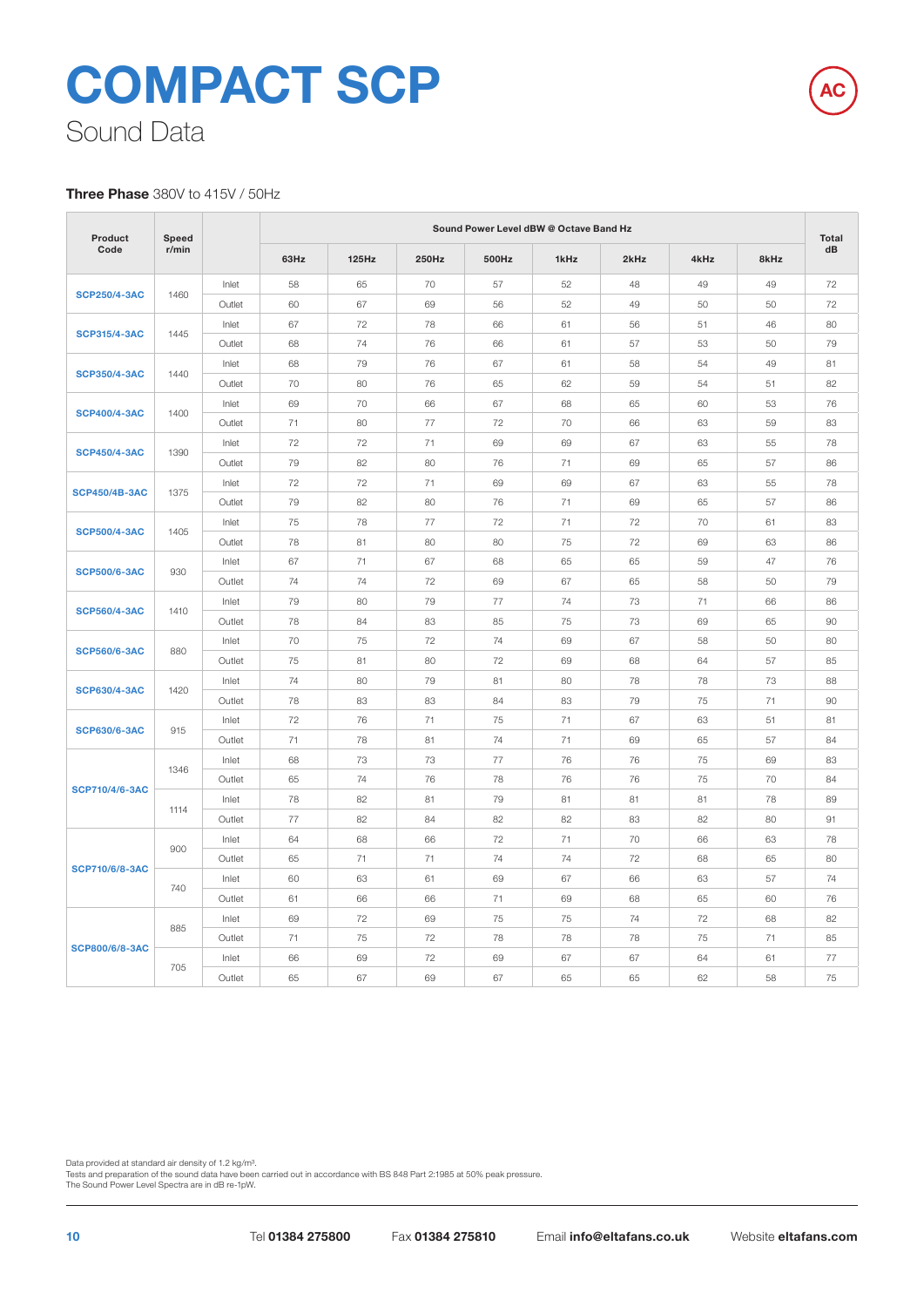#### **Single Phase** 220V to 277V / 50Hz or 60Hz

| Product           | Control        |        |      |       |       | Sound Power Level dBW @ Octave Band Hz |      |      |      |      | Total |
|-------------------|----------------|--------|------|-------|-------|----------------------------------------|------|------|------|------|-------|
| Code              | Voltage<br>V   |        | 63Hz | 125Hz | 250Hz | 500Hz                                  | 1kHz | 2kHz | 4kHz | 8kHz | dB    |
|                   |                | Inlet  | 53   | 60    | 66    | 61                                     | 61   | 58   | 52   | 49   | 69    |
|                   | 10             | Outlet | 54   | 62    | 63    | 62                                     | 60   | 58   | 52   | 49   | 69    |
|                   |                | Inlet  | 51   | 56    | 61    | 55                                     | 57   | 54   | 47   | 44   | 65    |
| <b>SCP250-1EC</b> | 8              | Outlet | 54   | 62    | 63    | 55                                     | 55   | 53   | 46   | 43   | 67    |
|                   |                | Inlet  | 46   | 50    | 47    | 46                                     | 43   | 45   | 39   | 38   | 55    |
|                   | 5              | Outlet | 53   | 60    | 47    | 42                                     | 43   | 47   | 40   | 39   | 61    |
|                   |                | Inlet  | 62   | 68    | 67    | 70                                     | 69   | 65   | 61   | 58   | 76    |
|                   | 10             | Outlet | 60   | 64    | 67    | 70                                     | 69   | 65   | 61   | 59   | 75    |
|                   | 8              | Inlet  | 56   | 62    | 65    | 61                                     | 61   | 59   | 54   | 51   | 69    |
|                   |                | Outlet | 55   | 62    | 66    | 62                                     | 60   | 59   | 54   | 52   | 70    |
| <b>SCP315-1EC</b> |                | Inlet  | 51   | 59    | 50    | 48                                     | 49   | 50   | 40   | 39   | 61    |
|                   | 5              | Outlet | 54   | 55    | 51    | 48                                     | 49   | 47   | 39   | 38   | 60    |
|                   |                | Inlet  | 40   | 37    | 32    | 33                                     | 34   | 48   | 34   | 34   | 29    |
|                   | $\overline{c}$ | Outlet | 42   | 38    | 34    | 33                                     | 35   | 44   | 36   | 35   | 26    |
|                   |                | Inlet  | 57   | 69    | 73    | 74                                     | 71   | 69   | 64   | 62   | 79    |
|                   | 10             | Outlet | 60   | 67    | 70    | 72                                     | 71   | 69   | 65   | 64   | 78    |
|                   |                | Inlet  | 56   | 68    | 67    | 66                                     | 64   | 64   | 58   | 55   | 73    |
|                   | 8              | Outlet | 59   | 64    | 67    | 66                                     | 65   | 63   | 59   | 56   | 73    |
| <b>SCP350-1EC</b> | 5              | Inlet  | 58   | 67    | 56    | 52                                     | 53   | 58   | 41   | 39   | 68    |
|                   |                | Outlet | 59   | 65    | 55    | 52                                     | 54   | 54   | 42   | 40   | 67    |
|                   |                | Inlet  | 46   | 45    | 41    | 42                                     | 49   | 59   | 39   | 38   | 40    |
|                   | $\mathbf{2}$   | Outlet | 44   | 45    | 36    | 41                                     | 49   | 53   | 38   | 37   | 35    |
|                   |                | Inlet  | 61   | 72    | 77    | 78                                     | 76   | 72   | 69   | 66   | 83    |
|                   | 10             | Outlet | 63   | 74    | 78    | 76                                     | 76   | 72   | 68   | 67   | 83    |
|                   |                | Inlet  | 60   | 69    | 71    | 73                                     | 68   | 67   | 63   | 60   | 77    |
|                   | 8              | Outlet | 60   | 64    | 72    | 68                                     | 68   | 66   | 62   | 60   | 76    |
| <b>SCP400-1EC</b> |                | Inlet  | 50   | 65    | 66    | 57                                     | 56   | 60   | 52   | 48   | 70    |
|                   | 5              | Outlet | 60   | 63    | 60    | 56                                     | 55   | 57   | 48   | 45   | 67    |
|                   |                | Inlet  | 41   | 47    | 47    | 44                                     | 50   | 58   | 41   | 40   | 39    |
|                   | $\mathbf{2}$   | Outlet | 53   | 57    | 46    | 42                                     | 49   | 56   | 43   | 42   | 38    |
|                   |                | Inlet  | 62   | 79    | 83    | 78                                     | 74   | 73   | 70   | 68   | 86    |
|                   | 10             | Outlet | 62   | 74    | 78    | 77                                     | 74   | 72   | 71   | 70   | 83    |
|                   |                | Inlet  | 60   | 76    | 70    | 69                                     | 67   | 67   | 64   | 62   | 79    |
|                   | 8              | Outlet | 58   | 72    | 71    | 69                                     | 68   | 67   | 65   | 63   | 77    |
| <b>SCP450-1EC</b> |                | Inlet  | 63   | 64    | 59    | 55                                     | 59   | 61   | 50   | 47   | 69    |
|                   | 5              | Outlet | 63   | 60    | 58    | 55                                     | 60   | 58   | 50   | 47   | 68    |
|                   |                | Inlet  | 43   | 56    | 47    | 44                                     | 59   | 59   | 41   | 38   | 42    |
|                   | $\mathbf{2}$   | Outlet | 46   | 53    | 49    | 46                                     | 60   | 55   | 42   | 39   | 41    |

Data provided at standard air density of 1.2 kg/m³.

Tests and preparation of the sound data have been carried out in accordance with BS 848 Part 2:1985 at 50% peak pressure. The Sound Power Level Spectra are in dB re-1pW.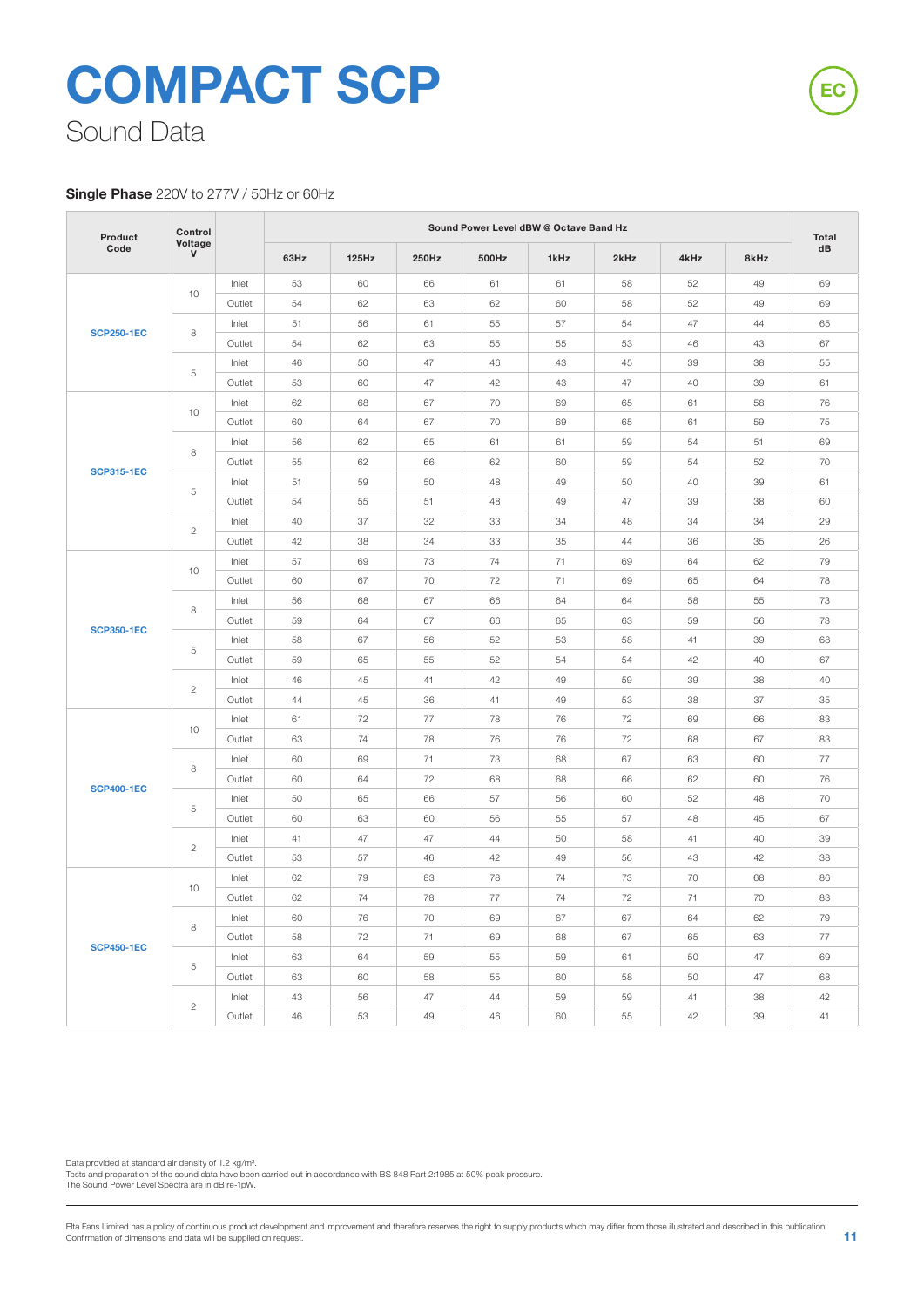#### **Single Phase** 220V to 277V / 50Hz or 60Hz

| Product           | Control        |        |      |       |       |       | Sound Power Level dBW @ Octave Band Hz |      |      |      | <b>Total</b> |
|-------------------|----------------|--------|------|-------|-------|-------|----------------------------------------|------|------|------|--------------|
| Code              | Voltage<br>V   |        | 63Hz | 125Hz | 250Hz | 500Hz | 1kHz                                   | 2kHz | 4kHz | 8kHz | dB           |
|                   |                | Inlet  | 65   | 77    | 81    | 80    | 77                                     | 76   | 74   | 71   | 86           |
|                   | 10             | Outlet | 66   | 75    | 80    | 81    | 77                                     | 75   | 73   | 71   | 86           |
|                   |                | Inlet  | 61   | 83    | 82    | 73    | 71                                     | 70   | 68   | 64   | 86           |
| <b>SCP500-1EC</b> | 8              | Outlet | 62   | 75    | 80    | 73    | 71                                     | 70   | 67   | 64   | 83           |
|                   | 5              | Inlet  | 66   | 64    | 59    | 59    | 61                                     | 59   | 52   | 47   | 70           |
|                   |                | Outlet | 62   | 63    | 60    | 58    | 59                                     | 57   | 51   | 47   | 68           |
|                   | $\mathbf{2}$   | Inlet  | 63   | 51    | 43    | 42    | 50                                     | 47   | 39   | 38   | 32           |
|                   |                | Outlet | 68   | 51    | 38    | 40    | 47                                     | 46   | 39   | 37   | 31           |
|                   | 10             | Inlet  | 68   | 80    | 86    | 83    | 82                                     | 79   | 77   | 76   | 90           |
|                   |                | Outlet | 75   | 79    | 84    | 84    | 82                                     | 79   | 77   | 76   | 90           |
|                   | 8              | Inlet  | 64   | 84    | 79    | 76    | 75                                     | 73   | 72   | 69   | 87           |
| <b>SCP560-1EC</b> |                | Outlet | 69   | 80    | 79    | 77    | 74                                     | 73   | 71   | 69   | 85           |
|                   | 5              | Inlet  | 71   | 68    | 64    | 61    | 63                                     | 62   | 57   | 52   | 74           |
|                   |                | Outlet | 70   | 65    | 64    | 61    | 62                                     | 62   | 57   | 53   | 73           |
|                   | $\overline{c}$ | Inlet  | 45   | 46    | 46    | 42    | 49                                     | 46   | 38   | 36   | 31           |
|                   |                | Outlet | 47   | 43    | 42    | 44    | 50                                     | 46   | 38   | 35   | 32           |
|                   | 10             | Inlet  | 65   | 84    | 82    | 84    | 81                                     | 79   | 76   | 75   | 90           |
|                   |                | Outlet | 71   | 77    | 84    | 87    | 84                                     | 82   | 79   | 79   | 91           |
|                   | 8              | Inlet  | 63   | 89    | 80    | 81    | 78                                     | 77   | 74   | 72   | 91           |
| <b>SCP630-1EC</b> |                | Outlet | 64   | 80    | 81    | 79    | 77                                     | 75   | 73   | 73   | 86           |
|                   |                | Inlet  | 74   | 69    | 67    | 65    | 64                                     | 66   | 61   | 56   | 77           |
|                   | 5              | Outlet | 70   | 71    | 67    | 64    | 63                                     | 64   | 60   | 57   | 76           |
|                   | $\mathbf{2}$   | Inlet  | 48   | 48    | 50    | 45    | 50                                     | 47   | 41   | 40   | 33           |
|                   |                | Outlet | 48   | 46    | 45    | 40    | 48                                     | 49   | 41   | 39   | 32           |
|                   | 10             | Inlet  | 71   | 89    | 86    | 86    | 87                                     | 85   | 83   | 80   | 94           |
|                   |                | Outlet | 71   | 84    | 87    | 85    | 86                                     | 86   | 83   | 82   | 93           |
|                   | 8              | Inlet  | 66   | 84    | 81    | 81    | 82                                     | 80   | 78   | 75   | 89           |
| <b>SCP710-1EC</b> |                | Outlet | 66   | 79    | 82    | 80    | 81                                     | 81   | 78   | 77   | 88           |
|                   | 5              | Inlet  | 76   | 74    | 66    | 67    | 69                                     | 67   | 63   | 57   | 80           |
|                   |                | Outlet | 73   | 70    | 67    | 67    | 68                                     | 67   | 63   | 58   | 77           |
|                   | $\mathbf{2}$   | Inlet  | 51   | 47    | 45    | 43    | 48                                     | 49   | 38   | 35   | 32           |
|                   |                | Outlet | 45   | 46    | 47    | 44    | 48                                     | 48   | 42   | 38   | 32           |

Data provided at standard air density of 1.2 kg/m³.

Tests and preparation of the sound data have been carried out in accordance with BS 848 Part 2:1985 at 50% peak pressure. The Sound Power Level Spectra are in dB re-1pW.

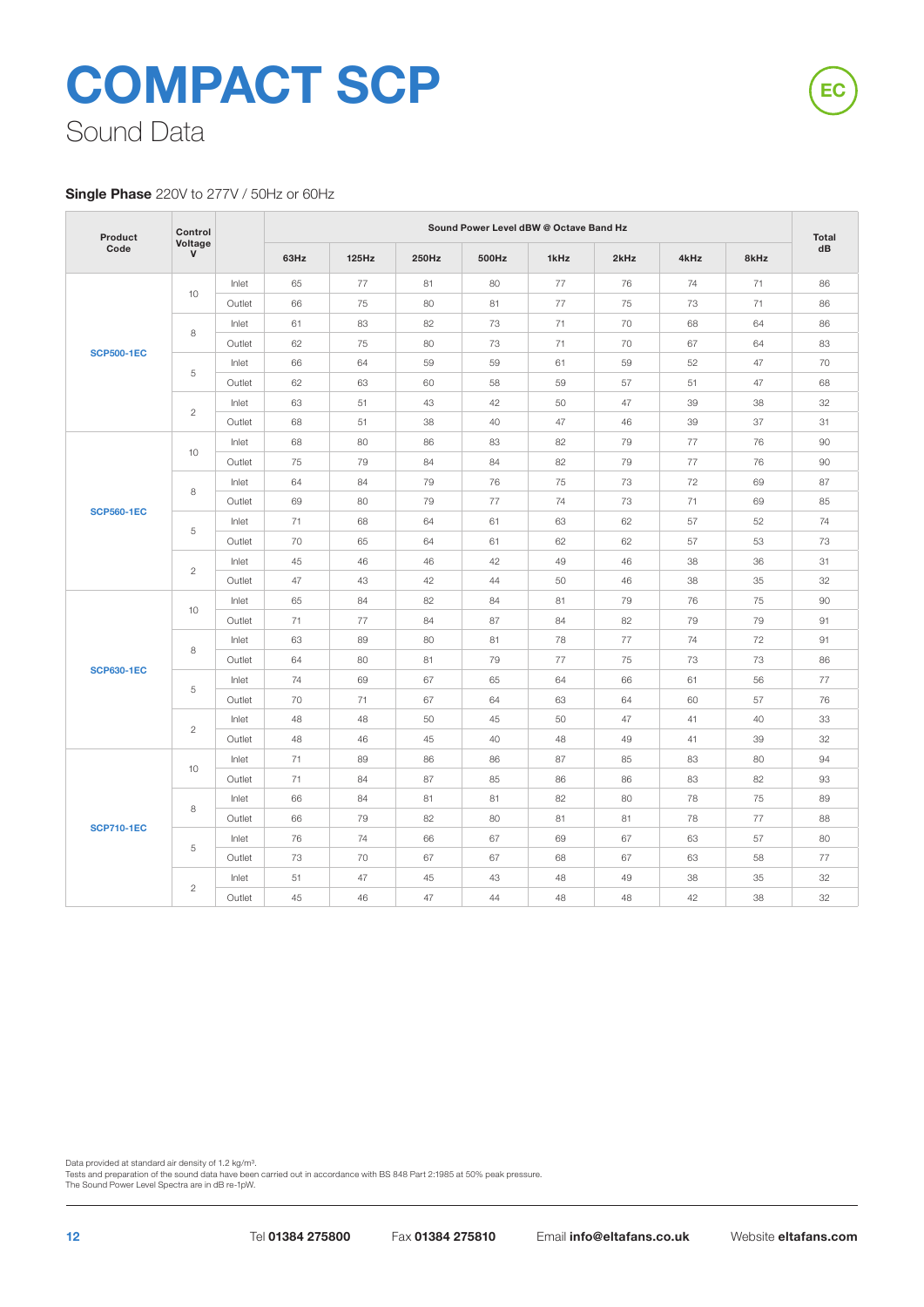Dimensional Data

#### **Single & Three Phase**

| Product               |     |     |     | D<br>E<br>F<br>G<br>н | Weight kg |     |     |    |                          |                          |
|-----------------------|-----|-----|-----|-----------------------|-----------|-----|-----|----|--------------------------|--------------------------|
| Code                  | Α   | B   | c   |                       |           |     |     |    | 1PH                      | 3PH                      |
| <b>SCP250/4-1AC</b>   | 250 | 261 | 275 | 370                   | 320       | 95  | 75  | 15 | 5                        | $\overline{\phantom{a}}$ |
| <b>SCP250/4-3AC</b>   | 250 | 261 | 275 | 370                   | 320       | 95  | 75  | 15 | $\sim$                   | 7                        |
| <b>SCP315/4-1AC</b>   | 315 | 326 | 360 | 430                   | 380       | 104 | 75  | 15 | 6                        | $\overline{\phantom{a}}$ |
| <b>SCP315/4-3AC</b>   | 315 | 326 | 360 | 430                   | 380       | 104 | 75  | 15 | $\overline{\phantom{a}}$ | $\overline{7}$           |
| <b>SCP350/4-1AC</b>   | 350 | 361 | 395 | 485                   | 435       | 95  | 75  | 15 | 6                        | $\overline{\phantom{a}}$ |
| <b>SCP350/4-3AC</b>   | 350 | 361 | 395 | 485                   | 435       | 95  | 75  | 15 | $\sim$                   | 8                        |
| <b>SCP400/4-3AC</b>   | 400 | 411 | 450 | 540                   | 490       | 97  | 95  | 15 | $\sim$                   | 13                       |
| <b>SCP450/4-3AC</b>   | 450 | 461 | 500 | 575                   | 535       | 95  | 95  | 15 | $\sim$                   | 14                       |
| <b>SCP450/4B-3AC</b>  | 450 | 461 | 500 | 575                   | 535       | 95  | 95  | 15 | $\overline{\phantom{a}}$ | 14                       |
| <b>SCP500/4-1AC</b>   | 500 | 512 | 560 | 655                   | 615       | 89  | 100 | 15 | 16                       | $\sim$                   |
| <b>SCP500/4-3AC</b>   | 500 | 512 | 560 | 655                   | 615       | 147 | 100 | 15 | $\sim$                   | 20                       |
| <b>SCP500/6-3AC</b>   | 500 | 512 | 560 | 655                   | 615       | 147 | 100 | 15 | $\sim$                   | 20                       |
| <b>SCP560/4-1AC</b>   | 560 | 577 | 620 | 725                   | 670       | 149 | 100 | 20 | 24                       | $\sim$                   |
| <b>SCP560/4-3AC</b>   | 560 | 577 | 620 | 725                   | 670       | 149 | 100 | 20 | $\sim$                   | 24                       |
| <b>SCP560/6-3AC</b>   | 560 | 577 | 620 | 725                   | 670       | 141 | 100 | 20 | $\sim$                   | 24                       |
| <b>SCP630/4-1AC</b>   | 630 | 647 | 700 | 805                   | 750       | 141 | 105 | 20 | 24                       | $\sim$                   |
| <b>SCP630/4-3AC</b>   | 630 | 647 | 700 | 805                   | 750       | 141 | 105 | 20 | $\sim$                   | 30                       |
| <b>SCP630/6-3AC</b>   | 630 | 647 | 700 | 805                   | 750       | 141 | 105 | 20 | $\sim$                   | 30                       |
| <b>SCP710/4/6-3AC</b> | 710 | 725 | 765 | 850                   | 810       | 143 | 103 | 27 | $\sim$                   | 30                       |
| <b>SCP710/6/8-3AC</b> | 710 | 725 | 765 | 850                   | 810       | 143 | 103 | 27 | $\overline{\phantom{a}}$ | 30                       |
| SCP800/6/8-3AC        | 800 | 817 | 880 | 973                   | 910       | 146 | 105 | 28 | $\sim$                   | 36                       |





550MM LENGTH OF 20MM FLEXIBLE CONDUIT COMPLETE WITH TERMINAL BOX



Dimensions are in mm.

**AC**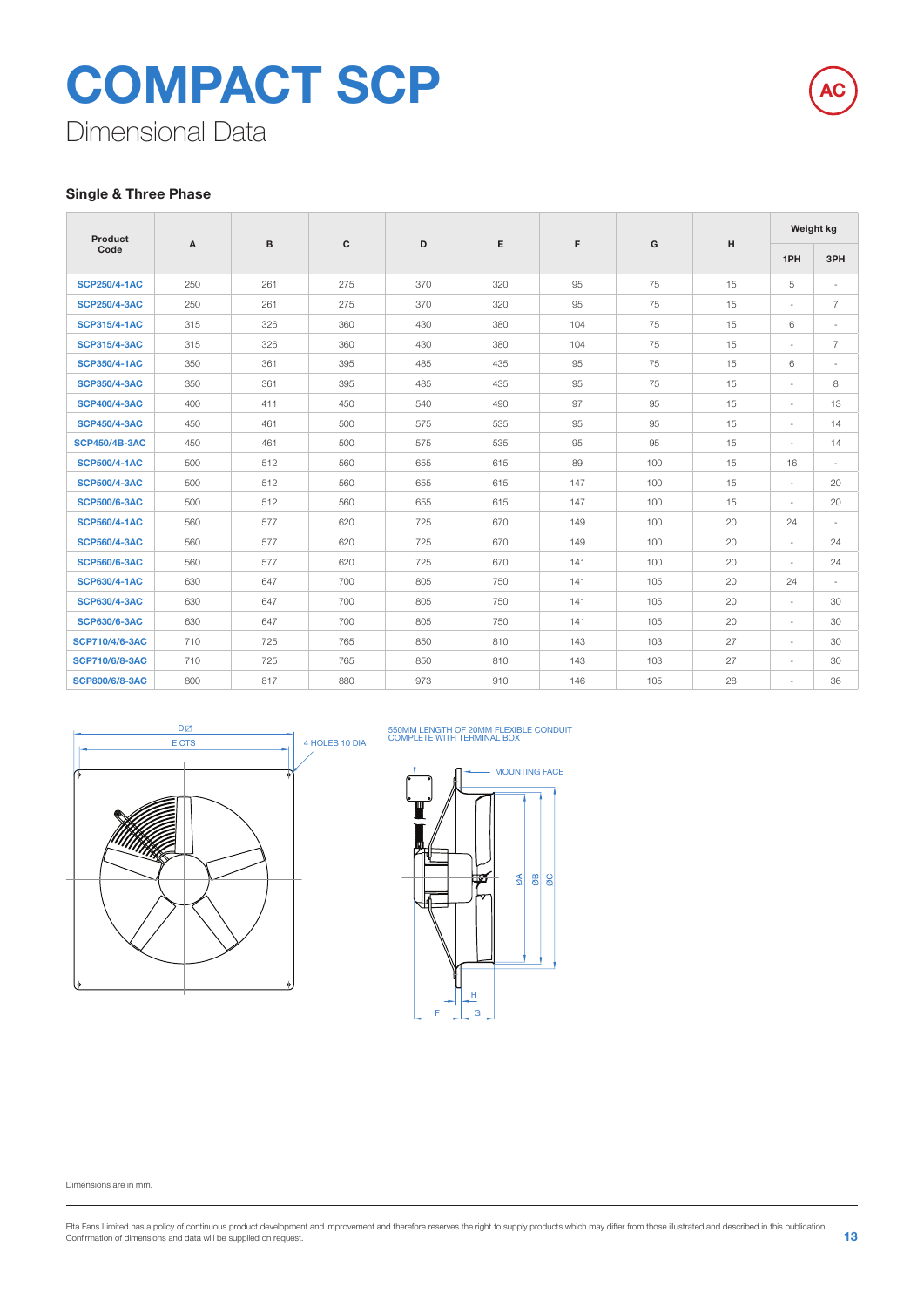

Dimensional Data

#### **Single Phase**

| Product<br>Code   | A   | B   | c   | D   | E   | F   | G   | H  | J              | Weight<br>kg |
|-------------------|-----|-----|-----|-----|-----|-----|-----|----|----------------|--------------|
| <b>SCP250-1EC</b> | 250 | 261 | 275 | 370 | 320 | 197 | 75  | 15 | $\overline{7}$ | 10           |
| <b>SCP315-1EC</b> | 315 | 326 | 360 | 430 | 380 | 201 | 75  | 15 | 10             | 11           |
| <b>SCP350-1EC</b> | 350 | 361 | 395 | 485 | 435 | 194 | 75  | 15 | 10             | 11           |
| <b>SCP400-1EC</b> | 400 | 411 | 450 | 540 | 490 | 170 | 95  | 15 | 10             | 13           |
| <b>SCP450-1EC</b> | 450 | 461 | 500 | 575 | 535 | 198 | 95  | 15 | 10             | 15           |
| <b>SCP500-1EC</b> | 500 | 512 | 560 | 655 | 655 | 231 | 100 | 15 | 10             | 21           |
| <b>SCP560-1EC</b> | 560 | 577 | 620 | 725 | 670 | 247 | 100 | 15 | 10             | 24           |
| <b>SCP630-1EC</b> | 630 | 647 | 700 | 805 | 750 | 251 | 105 | 20 | 10             | 27           |
| <b>SCP710-1EC</b> | 710 | 725 | 765 | 850 | 810 | 241 | 103 | 27 | 10             | 29           |





Dimensions are in mm.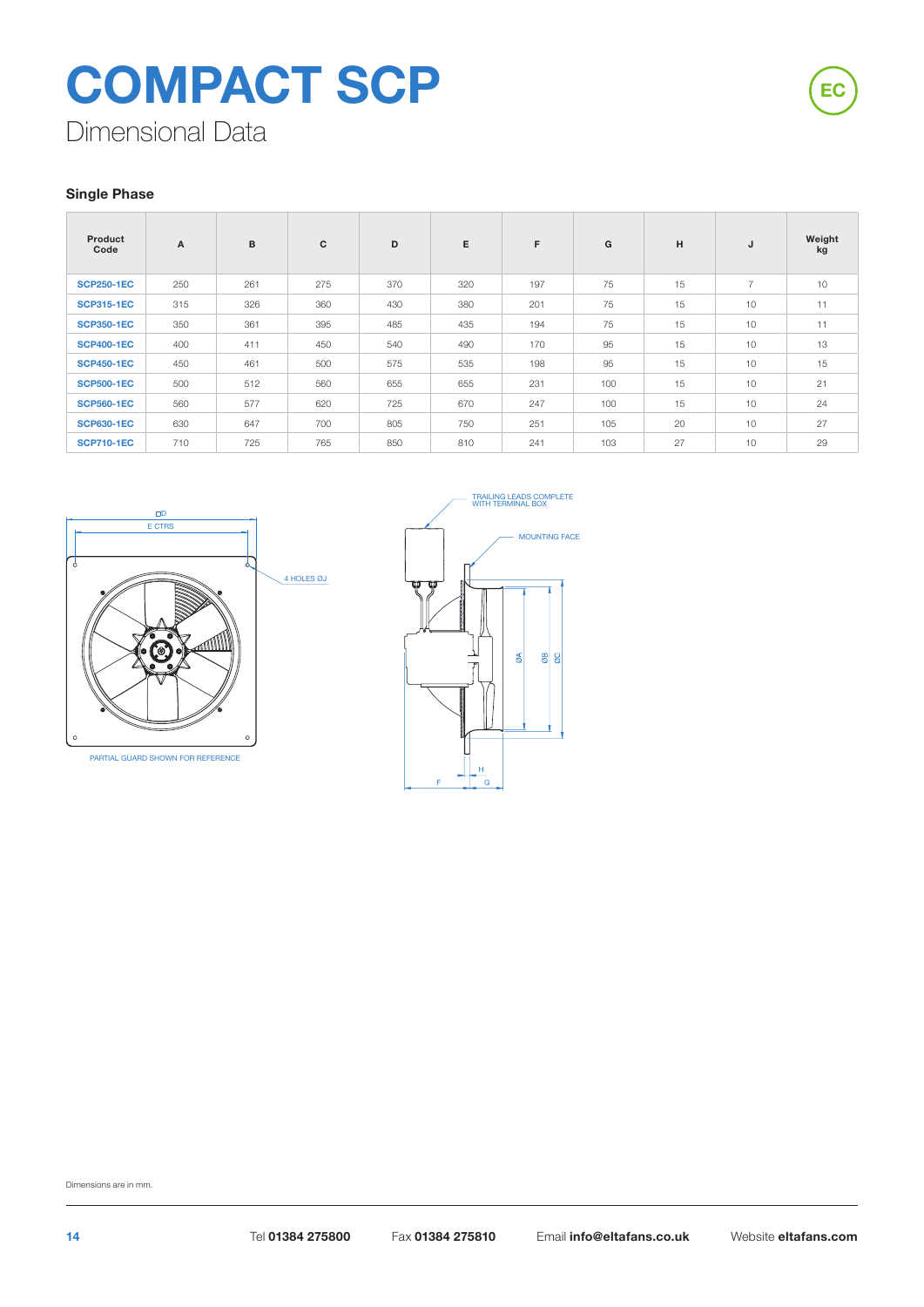## **Accessories COMPACT SCP**



#### **Single Phase**

| Product<br>Code     | <b>AC Electronic</b><br>Controller | Impeller<br>Side Guard | Louvre<br><b>Shutter</b> | <b>Transformer</b><br>Controller | Wall<br>Cowl | Wiring<br>Diagram |
|---------------------|------------------------------------|------------------------|--------------------------|----------------------------------|--------------|-------------------|
| <b>SCP250/4-1AC</b> | $\sim$                             | 078-0250-C             | 064-0250-C               | i al                             | SWC25/31     | 152-500           |
| <b>SCP315/4-1AC</b> | $\sim$                             | 078-0315-C             | 064-0315-C               | $\overline{\phantom{a}}$         | SWC25/31     | 152-500           |
| <b>SCP350/4-1AC</b> | $\overline{\phantom{a}}$           | 078-0350-C             | 064-0350-C               | $\overline{\phantom{a}}$         | SWC35/40     | 152-500           |
| <b>SCP500/4-1AC</b> | 149-FI 61TK                        | 078-0500-C             | 064-0500-C               | 149-TC18                         | SWC45/50     | 152-500           |
| <b>SCP560/4-1AC</b> | 149-FI 61TK                        | 078-0560-C             | 064-0560-C               | 149-TC18                         | SWC56/63     | $152 - 500$       |
| <b>SCP630/4-1AC</b> | $\sim$                             | 078-0630-C             | 064-0630-C               | 149-TC110                        | SWC56/63     | 152-500           |

Elta Fans Limited has a policy of continuous product development and improvement and therefore reserves the right to supply products which may differ from those illustrated and described in this publication.<br>Confirmation o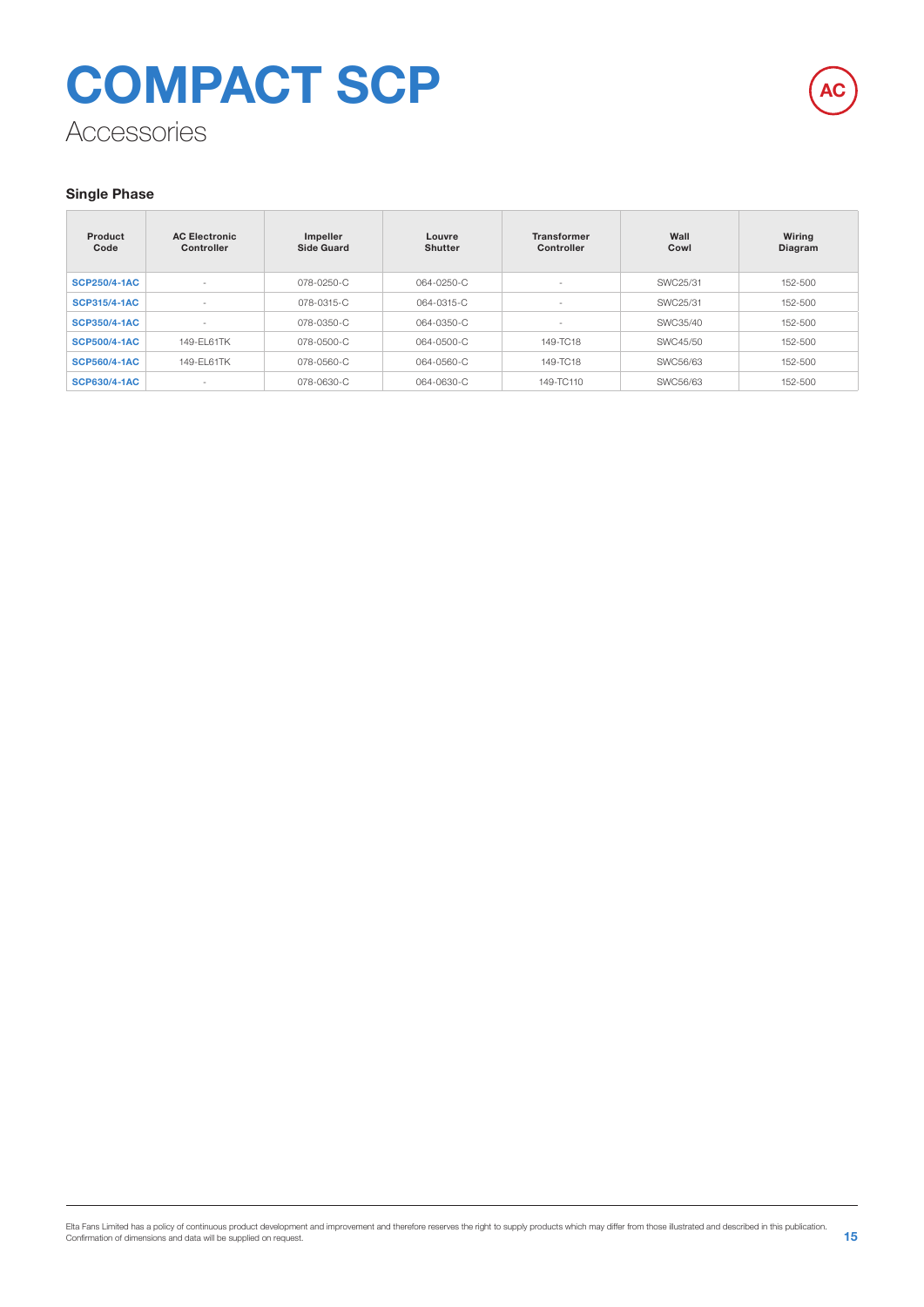## **Accessories COMPACT SCP**



#### **Three Phase**

| Product<br>Code       | <b>Eltadrive Variable</b><br><b>Speed Drive</b><br>1PH-3PH IP66 | <b>Eltadrive Variable</b><br><b>Speed Drive</b><br>1PH-3PH IP20 | <b>Eltadrive Variable</b><br><b>Speed Drive</b><br><b>3PH-3PH IP66</b> | <b>Eltadrive Variable</b><br><b>Speed Drive</b><br>3PH-3PH IP20 | Impeller<br><b>Side Guard</b> |
|-----------------------|-----------------------------------------------------------------|-----------------------------------------------------------------|------------------------------------------------------------------------|-----------------------------------------------------------------|-------------------------------|
| <b>SCP250/4-3AC</b>   | 149-ODE3-12037-1KB1Y                                            | 149-ODE3-12037-1KB12                                            | 149-ODE3-14075-3KA1Y                                                   | 149-ODE3-14075-3KA12                                            | 078-0250-C                    |
| <b>SCP315/4-3AC</b>   | 149-ODE3-12037-1KB1Y                                            | 149-ODE3-12037-1KB12                                            | 149-ODE3-14075-3KA1Y                                                   | 149-ODE3-14075-3KA12                                            | 078-0315-C                    |
| <b>SCP350/4-3AC</b>   | 149-ODE3-12037-1KB1Y                                            | 149-ODE3-12037-1KB12                                            | 149-ODE3-14075-3KA1Y                                                   | 149-ODE3-14075-3KA12                                            | 078-0350-C                    |
| <b>SCP400/4-3AC</b>   | 149-ODE3-12037-1KB1Y                                            | 149-ODE3-12037-1KB12                                            | 149-ODE3-14075-3KA1Y                                                   | 149-ODE3-14075-3KA12                                            | 078-0400-C                    |
| <b>SCP450/4-3AC</b>   | 149-ODE3-12037-1KB1Y                                            | 149-ODE3-12037-1KB12                                            | 149-ODE3-14075-3KA1Y                                                   | 149-ODE3-14075-3KA12                                            | 078-0450-C                    |
| <b>SCP450/4B-3AC</b>  | 149-ODE3-12037-1KB1Y                                            | 149-ODE3-12037-1KB12                                            | 149-ODE3-14075-3KA1Y                                                   | 149-ODE3-14075-3KA12                                            | $078 - 0450 - C$              |
| <b>SCP500/4-3AC</b>   | 149-ODE3-12075-1KB1Y                                            | 149-ODE3-12075-1KB12                                            | 149-ODE3-14075-3KA1Y                                                   | 149-ODE3-14075-3KA12                                            | 078-0500-C                    |
| <b>SCP500/6-3AC</b>   |                                                                 |                                                                 | 149-ODE3-14075-3KA1Y                                                   | 149-ODE3-14075-3KA12                                            | 078-0500-C                    |
| <b>SCP560/4-3AC</b>   | 149-ODE3-12075-1KB1Y                                            | 149-ODE3-12075-1KB12                                            | 149-ODE3-14075-3KA1Y                                                   | 149-ODE3-14075-3KA12                                            | 078-0560-C                    |
| <b>SCP560/6-3AC</b>   |                                                                 | ÷                                                               | 149-ODE3-14075-3KA1Y                                                   | 149-ODE3-14075-3KA12                                            | 078-0560-C                    |
| <b>SCP630/4-3AC</b>   | 149-ODE3-12075-1KB1Y                                            | 149-ODE3-12150-1KB12                                            | 149-ODE3-14150-3KA1Y                                                   | 149-ODE3-14150-3KA12                                            | 078-0630-C                    |
| <b>SCP630/6-3AC</b>   |                                                                 | ٠                                                               | 149-ODE3-14075-3KA1Y                                                   | 149-ODE3-14075-3KA12                                            | 078-0630-C                    |
| <b>SCP710/4/6-3AC</b> |                                                                 |                                                                 | 149-ODE3-24220-3KA4Y                                                   | 149-ODE3-24220-3KA42                                            | 078-0710-C                    |
| <b>SCP710/6/8-3AC</b> | $\sim$                                                          | ٠                                                               | 149-ODE3-14075-3KA1Y                                                   | 149-ODE3-14075-3KA12                                            | 078-0710-C                    |
| <b>SCP800/6/8-3AC</b> |                                                                 |                                                                 | 149-ODE3-14075-3KA1Y                                                   | 149-ODE3-14075-3KA12                                            | 078-0800-C                    |

#### **Three Phase**

| Product<br>Code       | Louvre<br><b>Shutter</b> | <b>Transformer</b><br>Controller | Wall<br>Cowl             | Wiring<br>Diagram |
|-----------------------|--------------------------|----------------------------------|--------------------------|-------------------|
| <b>SCP250/4-3AC</b>   | 064-0250-C               | 149-TC33                         | SWC25/31                 | 152-611           |
| <b>SCP315/4-3AC</b>   | 064-0315-C               | 149-TC33                         | SWC25/31                 | 152-611           |
| <b>SCP350/4-3AC</b>   | 064-0350-C               | 149-TC33                         | SWC35/40                 | 152-611           |
| <b>SCP400/4-3AC</b>   | 064-0400-C               | 149-TC33                         | SWC35/40                 | 152-611           |
| <b>SCP450/4-3AC</b>   | 064-0450-C               | 149-TC33                         | SWC45/50                 | 152-611           |
| <b>SCP450/4B-3AC</b>  | 064-0450-C               | 149-TC33                         | SWC45/50                 | 152-611           |
| <b>SCP500/4-3AC</b>   | 064-0500-C               | 149-TC33                         | SWC45/50                 | 152-611           |
| <b>SCP500/6-3AC</b>   | 064-0500-C               | 149-TC33                         | SWC45/50                 | 152-608           |
| <b>SCP560/4-3AC</b>   | 064-0560-C               | 149-TC310                        | SWC56/63                 | 152-611           |
| <b>SCP560/6-3AC</b>   | 064-0560-C               | 149-TC310                        | SWC56/63                 | 152-608           |
| <b>SCP630/4-3AC</b>   | 064-0630-C               | 149-TC310                        | SWC56/63                 | 152-611           |
| <b>SCP630/6-3AC</b>   | 064-0630-C               | 149-TC310                        | SWC56/63                 | 152-608           |
| <b>SCP710/4/6-3AC</b> | 064-0710-C               | 149-TC310                        | ٠                        | 152-614           |
| <b>SCP710/6/8-3AC</b> | 064-0710-C               | 149-TC310                        |                          | 152-614           |
| <b>SCP800/6/8-3AC</b> | 064-0800-C               | 149-TC310                        | $\overline{\phantom{a}}$ | 152-614           |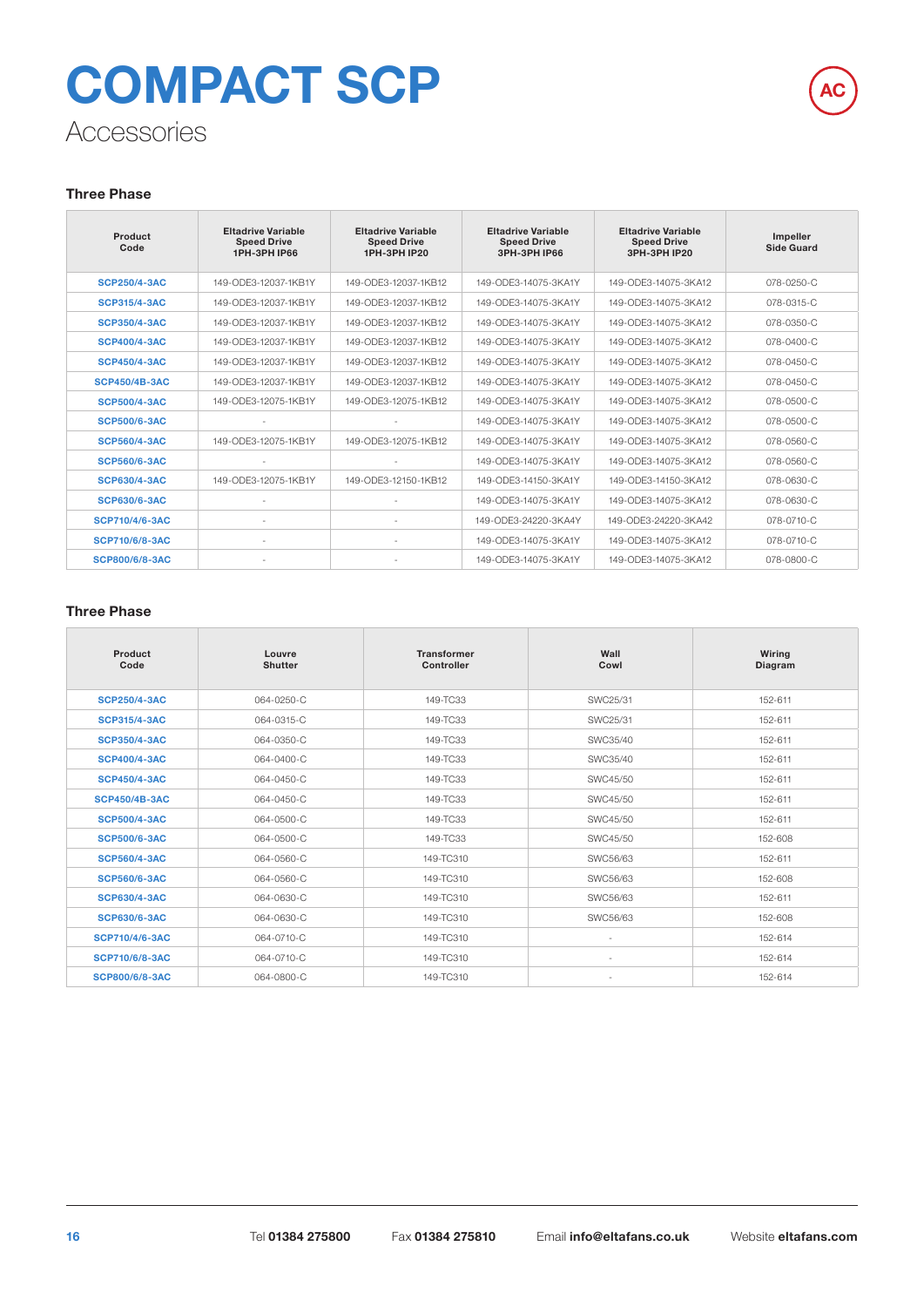## **Accessories COMPACT SCP**

#### **Single Phase**

| Product<br>Code   | <b>EC Electronic</b><br>Controller | Impeller<br>Side Guard | Louvre<br><b>Shutter</b> | Wall<br>Cowl | Wiring<br>Diagram |
|-------------------|------------------------------------|------------------------|--------------------------|--------------|-------------------|
| <b>SCP250-1EC</b> | 149-POT-10                         | 078-0250-C             | 064-0250-C               | SWC25/31     | 152-711           |
| <b>SCP315-1EC</b> | 149-POT-10                         | 078-0315-C             | 064-0315-C               | SWC25/31     | 152-711           |
| <b>SCP355-1EC</b> | 149-POT-10                         | 078-0350-C             | 064-0350-C               | SWC35/40     | 152-711           |
| <b>SCP400-1EC</b> | 149-POT-10                         | $078 - 0400 - C$       | 064-0400-C               | SWC35/40     | 152-711           |
| <b>SCP450-1EC</b> | 149-POT-10                         | 078-0450-C             | 064-0450-C               | SWC45/50     | 152-711           |
| <b>SCP500-1EC</b> | 149-POT-10                         | 078-0500-C             | 064-0500-C               | SWC45/50     | 152-711           |
| <b>SCP560-1EC</b> | 149-POT-10                         | 078-0560-C             | 064-0560-C               | SWC56/63     | 152-711           |
| <b>SCP630-1EC</b> | 149-POT-10                         | 078-0630-C             | 064-0630-C               | SWC56/63     | 152-711           |
| <b>SCP710-1EC</b> | 149-POT-10                         | 078-0710-C             | 064-0710-C               | ٠            | 152-711           |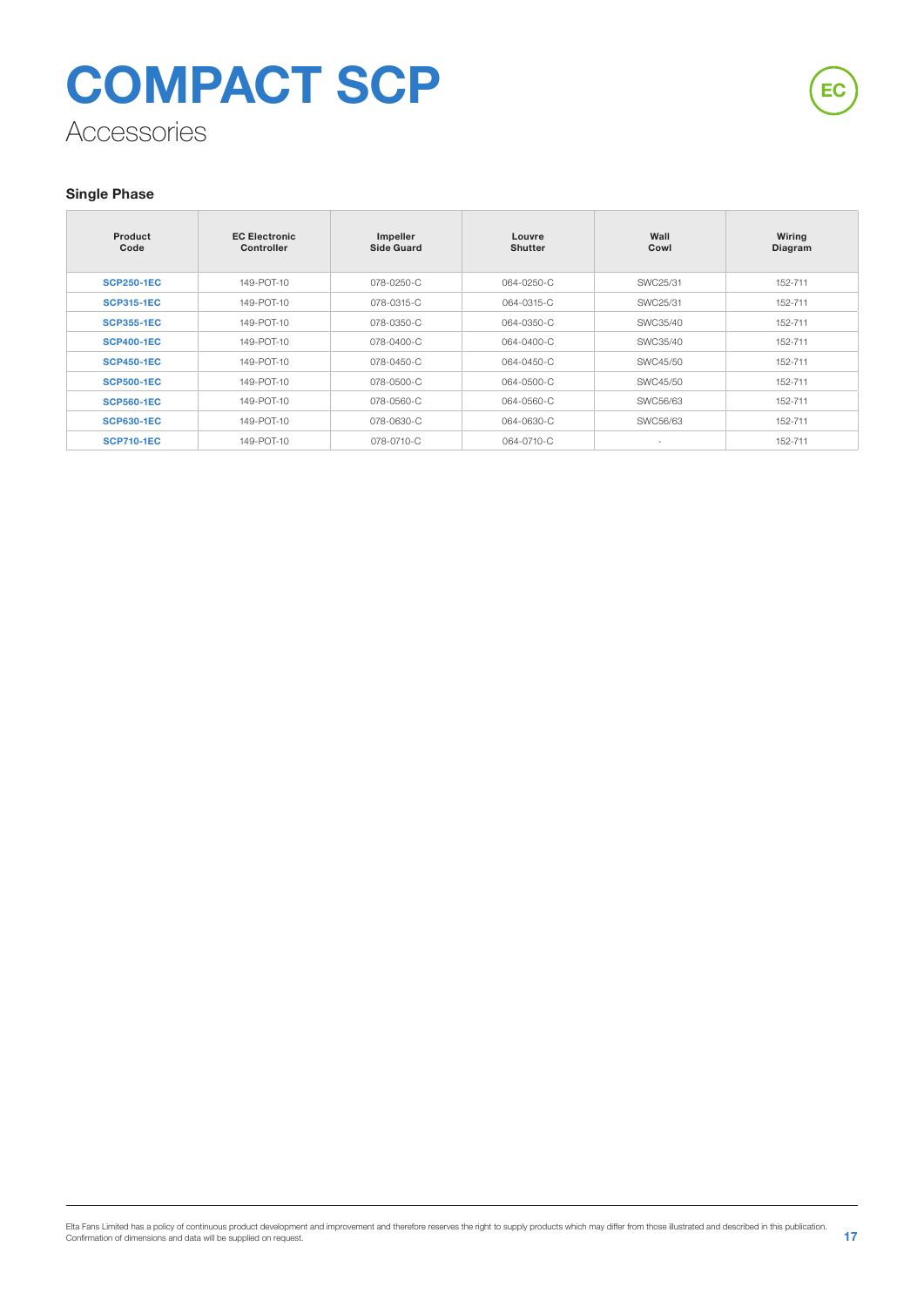### **Accessories ECTRONIC** CONTROLLER

- Stepless speed control allows precise fan speed selection
- Provides easy adjustment of fan duty for commissioning purposes
- TK versions offer means of motor protection via motor thermal contact
- IP51 enclosure
- Stepless speed control
- Minimum and maximum speed pre-set facility
- Suitable for operating temperatures up to 40°C
- Fitted motor protection fuse
- Suitable for two or three wire control

#### **Overview**

TK versions are for use with fans fitted with thermal cut-out protection. In the event of the thermal cut-out, opening the controller will switch off and the trip indicator will be illuminated. Units are complete with illuminated on/off and start button. The start button must be pressed to start the controller once on/off switch is in the on position.

#### **Single Phase** 220V to 240V / 50Hz

| Product<br><b>Max Peak Current Amps</b><br>Code |    | Weight kg | IP<br>Rating |
|-------------------------------------------------|----|-----------|--------------|
| 149-EL31                                        | з  | 0.35      | IP51         |
| 149-EL61                                        | h  | 0.40      | IP51         |
| 149-EL101                                       | 10 | 0.80      | IP51         |



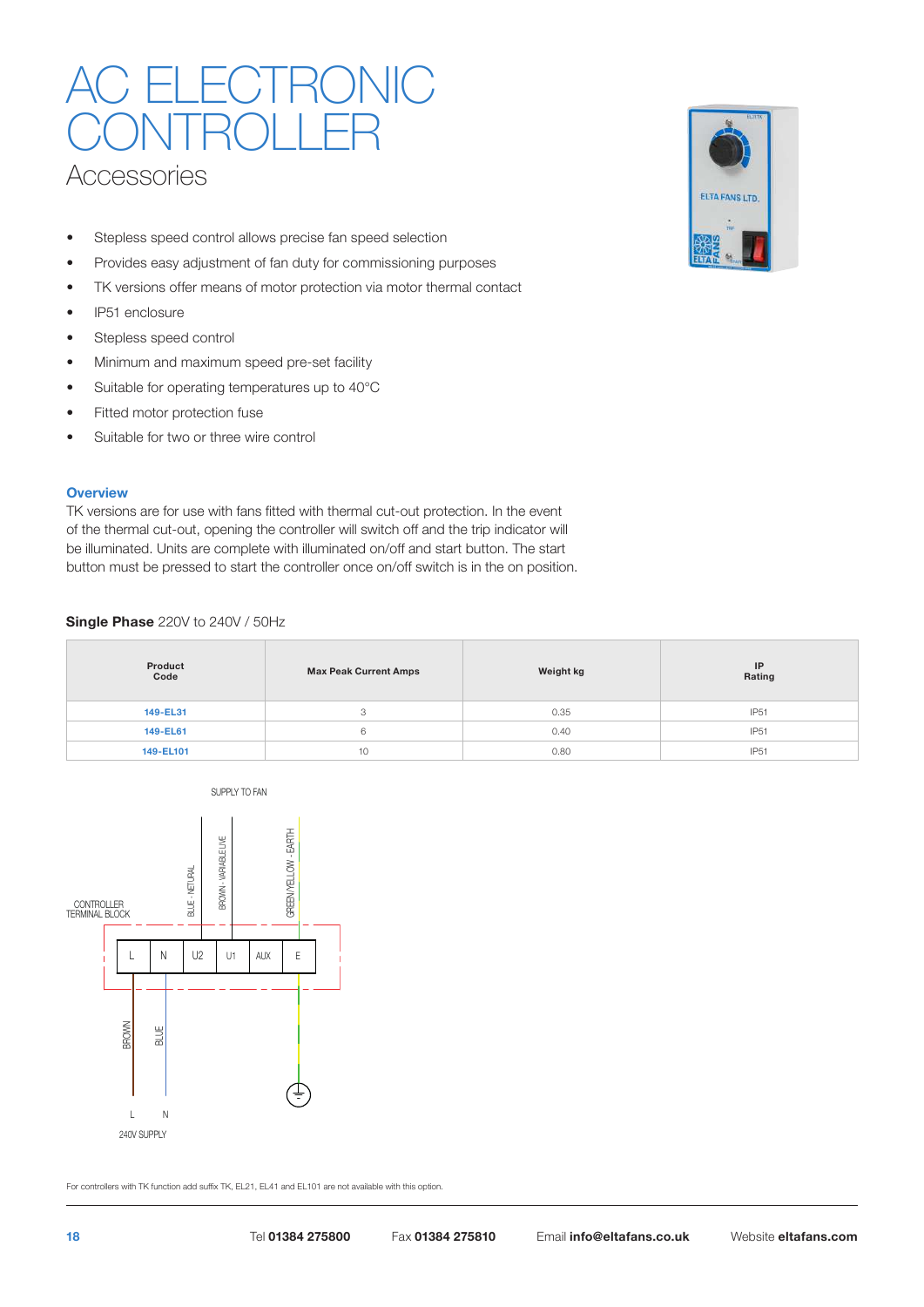### Accessories EC ELECTRONIC CONTROLLER

- EC Type fans
- Variable Speed Drives (Inverters)



| Product<br>Code |
|-----------------|
| 149-POT-10      |

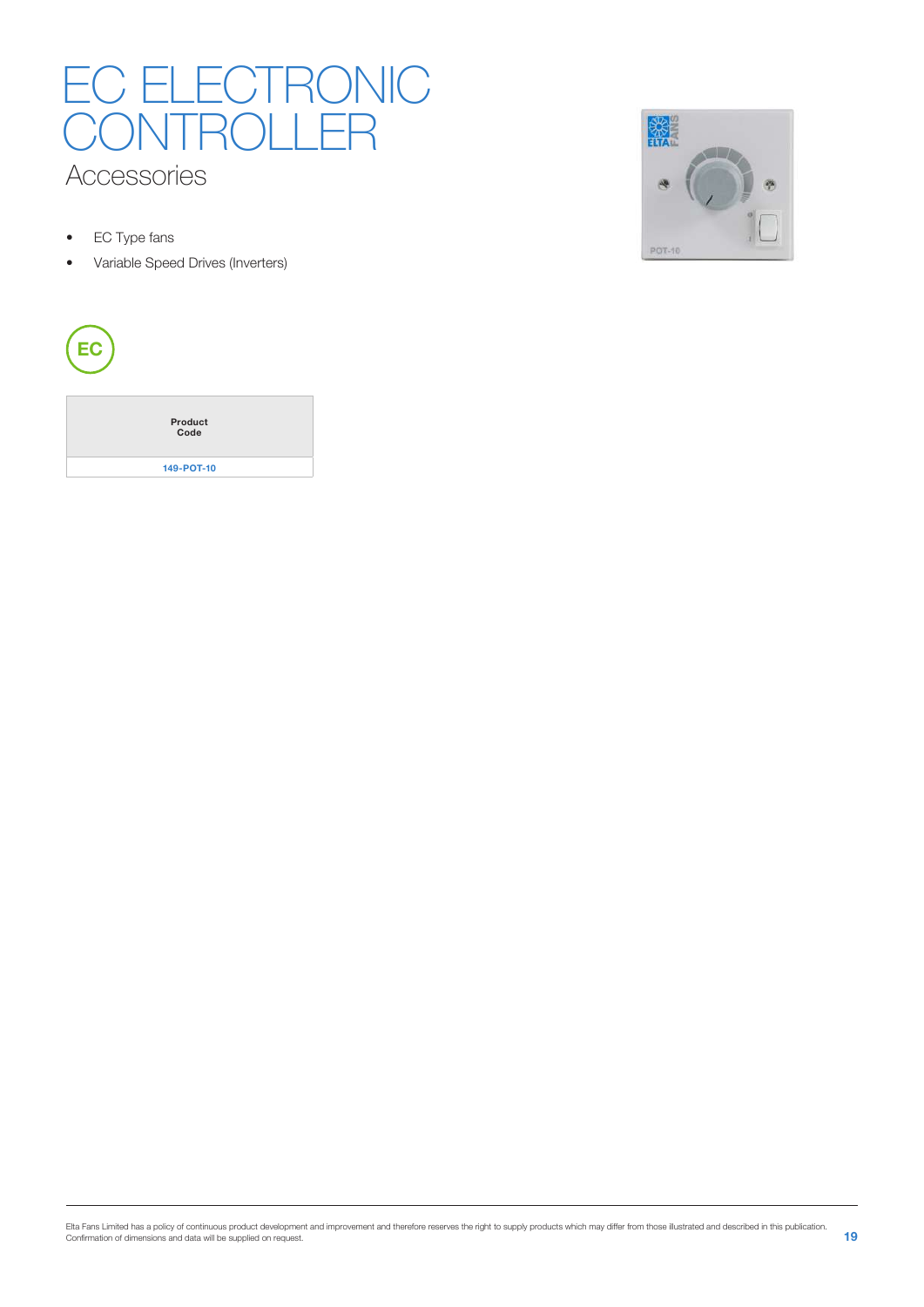### IP20 LIADRIVE VARIABL SPEED DRIVES

- Up to 22kW
- Built in PI control, EMC filter (C1) & brake chopper
- Application macros for industrial fan operation
- Bluetooth<sup>®</sup> connectivity
- Controls multiple motor types: IE2, 3, 4, IM, PM, BLDC and SynRM
- Operates up to 50\*C

#### **Overview**

Compact, robust and reliable general purpose drive for panel mounting.

#### **Simply Power Up**

Eltadrive E3 provides precise motor control and energy savings using the factory settings. Simply power up and the drive can immediately deliver energy savings. 14 basic parameters allow simple adjustment for your application if required, with up to 50 parameters available in total for a highly flexible performance.

#### **Power Supply**

Connects at top.

**Fast Connection** 5mm rising clamp terminals with captive screws.

#### **Quick Reference**

Integrated help card.

#### **Modbus RTS & CANopen**

On board as standard.

#### **SmartStart**

Rapid parameter cloning and Bluetooth® PC interface.

#### **Motor Supply**

Connects at base.

#### **Dimensional Data**

| Model       | Size | Height | Width | Depth | Weight<br>kg | <b>Fixings</b> |
|-------------|------|--------|-------|-------|--------------|----------------|
| <b>IP20</b> |      | 173.0  | 83    | 123   | 1.0          | $4 \times M5$  |
|             |      | 221.0  | 110   | 150   | 1.7          | $4 \times M5$  |
|             | 3    | 261.0  | 131   | 175   | 3.2          | $4 \times M5$  |
|             |      | 420.0  | 171   | 212   | 9.1          | $4 \times M8$  |

Dimensions in mm.

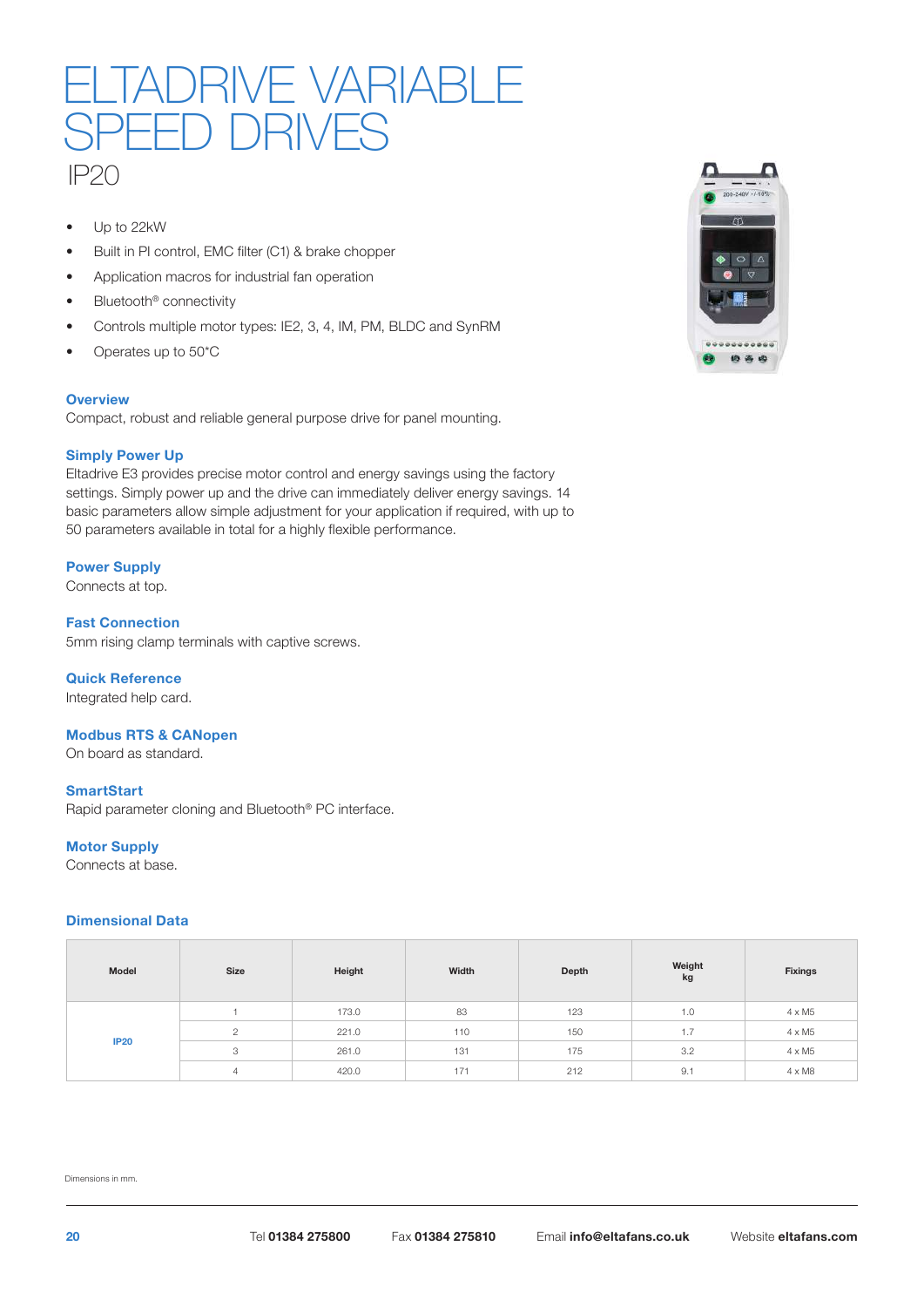

- Up to 7.5kW
- Conformal coating as standard
- Switched or Non-Switched

#### **Overview**

Enclosed drives for direct machine mounting, dust-tight and ready for washdown duty.

#### **Dust Tight Design**

Install directly on your processing equipment and be sure of protection from dust and contaminants.

#### **Washdown Ready**

With a sealed ABS enclosure and corrosion resistant heatsink, the Eltadrive E3 IP66 is ideal for high-pressure washdown applications.

#### **Eltadrive E3 IP66 Switched**

Simply wire up the drive, turn the inbuilt potentiometer and the motor will start running - allowing immediate energy savings.

#### **Coated Heatsink as Standard**

Ideal for hygiene based operations requiring washdown such as food & beverage.

**Fanless Heatsink** For reliable, cost effective operation.

**Local Speed Potentiometer**

**Run Reverse / Off / Run Forward Switch**

#### **Lockable Mains**

Disconnect / Isolator.

#### **Dimensional Data**

| Model       | Size | Height | Width | Depth | Weight<br>kg | <b>Fixings</b> |
|-------------|------|--------|-------|-------|--------------|----------------|
| <b>IP66</b> |      | 232    | 161   | 179   | 3.1          | $4 \times M4$  |
|             |      | 257    | 188   | 187   | 4.1          | $4 \times M4$  |
|             | 3    | 310    | 211   | 252   | 7.6          | $4 \times M4$  |

Dimensions in mm.



Elta Fans Limited has a policy of continuous product development and improvement and therefore reserves the right to supply products which may differ from those illustrated and described in this publication.<br>21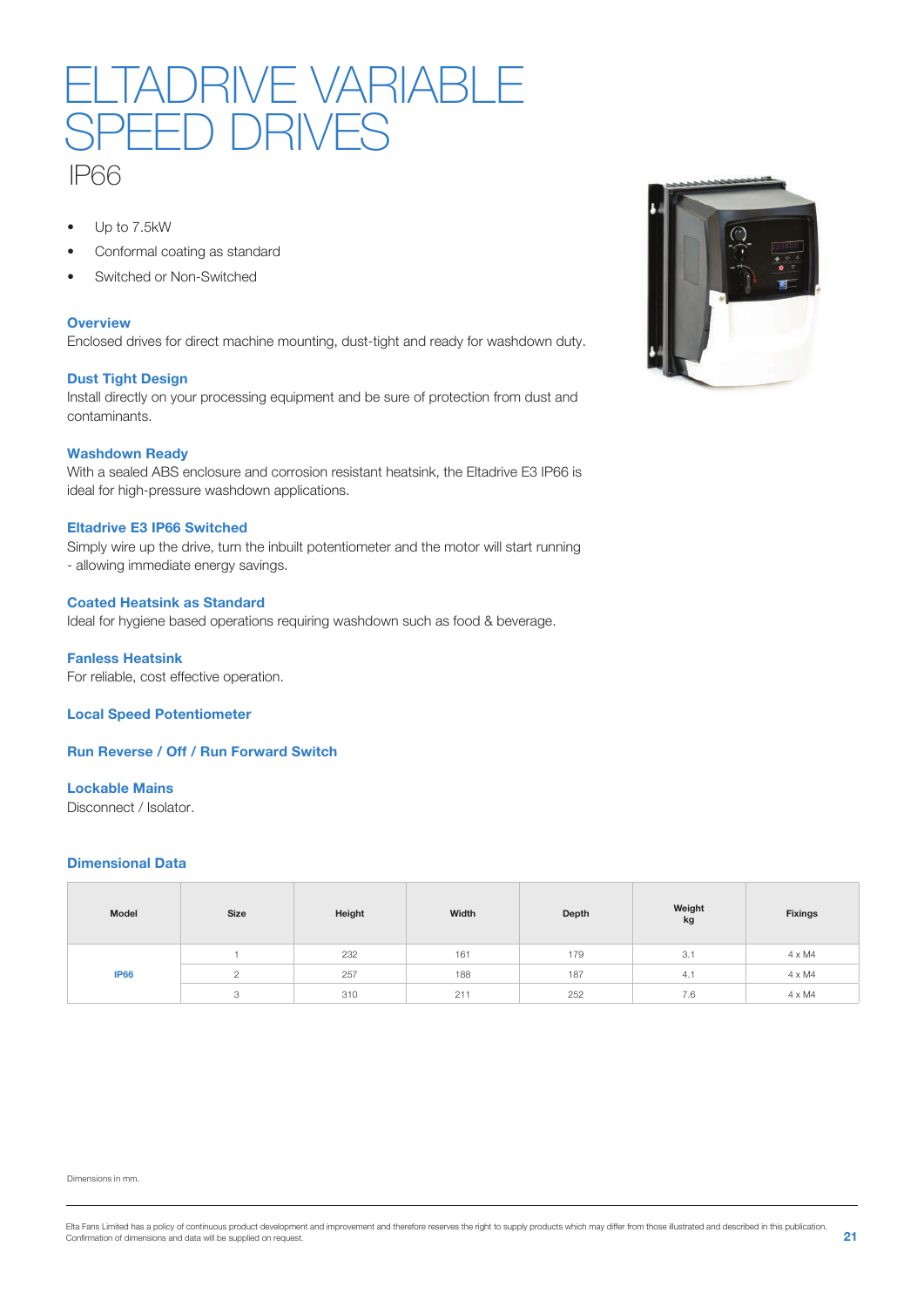### Accessories IMPELLER SIDE GUARD

- Powder coated polyester epoxy paint finish in RAL 7040 (Window Grey)
- Fix with clips & screw provided



| Product<br>Code | Fan Dia. | $\mathsf{A}$ | в  | Weight<br>kg |
|-----------------|----------|--------------|----|--------------|
| 078C-0250-C     | 250      | 270          | 18 | 0.9          |
| 078C-0315-C     | 315      | 335          | 21 | 1.1          |
| 078C-0350-C     | 350      | 370          | 23 | 1.4          |
| 078C-0400-C     | 400      | 420          | 26 | 1.6          |
| 078C-0450-C     | 450      | 470          | 29 | 1.8          |
| 078C-0500-C     | 500      | 520          | 32 | 2.2          |
| 078C-0560-C     | 560      | 585          | 32 | 2.5          |
| 078C-0630-C     | 630      | 655          | 40 | 2.6          |
| 078C-0710-C     | 710      | 730          | 50 | 3.2          |
| 078C-0800-C     | 800      | 820          | 50 | 3.5          |



Dimensions are in mm.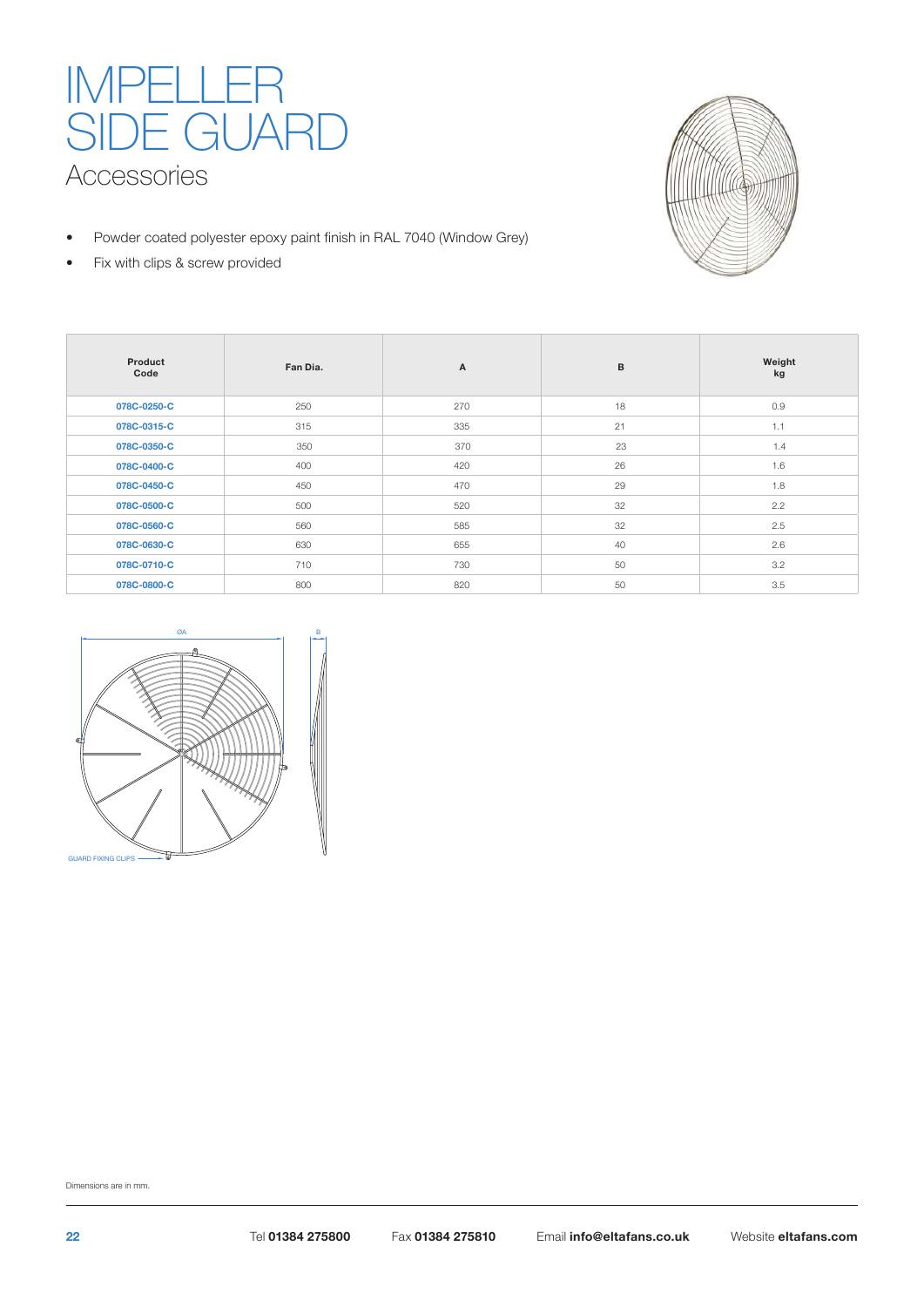## Accessories LOUVRE SHUTTER

- Durable, light grey polypropylene
- Opens automatically with airflow
- Mount independently of fan (ideally downstream)

| Product<br>Code | $\boldsymbol{\mathsf{A}}$ | B  | c   | øD     | <b>ØD</b> | E      | Weight<br>kg |
|-----------------|---------------------------|----|-----|--------|-----------|--------|--------------|
| 064-0250-C      | 298                       | 26 | 235 | 260    | $\sim$    | $\sim$ | 0.5          |
| 064-0315-C      | 348                       | 26 | 274 | 310    | $\sim$    | $\sim$ | 0.5          |
| 064-0350-C      | 398                       | 26 | 298 | 360    |           | 323    | 1.0          |
| 064-0400-C      | 460                       | 26 | 364 | 423    | $\sim$    | $\sim$ | 1.0          |
| 064-0450-C      | 502                       | 30 | 404 | 460    | $\sim$    | $\sim$ | 1.5          |
| 064-0500-C      | 548                       | 30 | 452 | 510    | $\sim$    | $\sim$ | 2.0          |
| 064-0560-C      | 610                       | 30 | 530 | $\sim$ | 568       | $\sim$ | 2.0          |
| 064-0630-C      | 696                       | 30 | 627 | $\sim$ | 655       | $\sim$ | 3.0          |
| 064-0710-C      | 745                       | 30 | 666 | $\sim$ | 702       | $\sim$ | 3.0          |
| 064-0800-C      | 840                       | 40 | 770 | $\sim$ | 800       | $\sim$ | 4.0          |



Dimensions are in mm.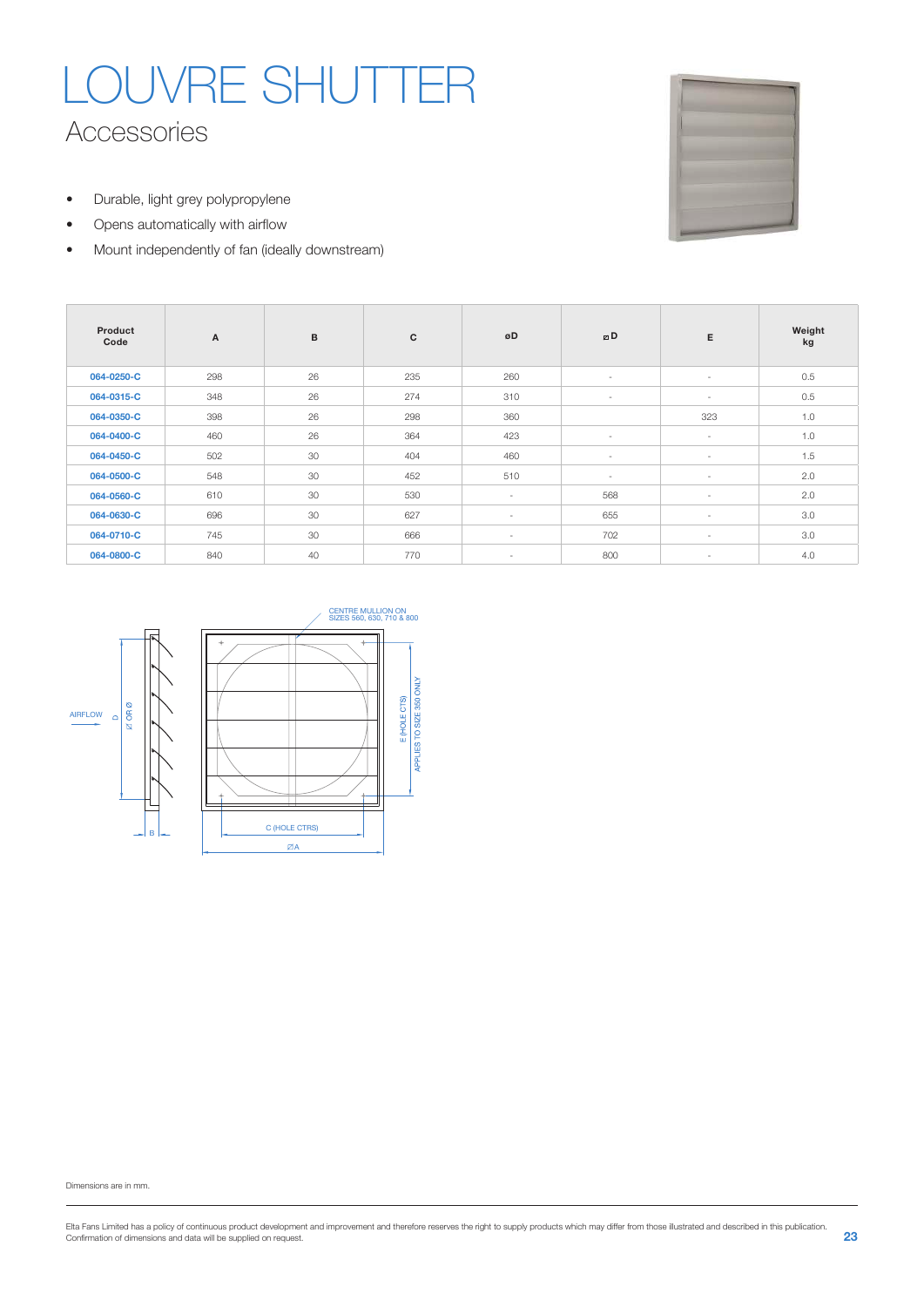### **Accessories JSFOF**  $\prec$ ( )|

- IP40 enclosure
- Five speed stepped control
- Illuminated on/off switch (single phase units only)
- Fitted Motor Protection type D MCB (single phase units only)
- Suitable for operating temperatures up to 40°C
- Ideal for environments where noise is a primary consideration as these controls do not create magnetic hum associated with some step-less forms of speed control

#### **Features & Benefits**

A range of transformer voltage controllers used to provide five speed step control of single phase or three phase motors where the peak current of the motor does not exceed the rating of the controller. Speed control is via selector switch. Single phase units are complete with illuminated on/off switch.

#### **Single Phase** 220V to 240V / 50Hz

| Product<br>Code | <b>Max Peak</b><br><b>Current Amps</b> | Weight<br>kg | IP<br>Rating |  |
|-----------------|----------------------------------------|--------------|--------------|--|
| 149-TC18        |                                        |              | <b>IP40</b>  |  |
| 149-TC110<br>10 |                                        |              | <b>IP40</b>  |  |

#### **Three Phase** 380V to 415V / 50Hz

| Product<br>Code      | <b>Max Peak</b><br><b>Current Amps</b> | Weight<br>kg | IP<br>Rating |  |
|----------------------|----------------------------------------|--------------|--------------|--|
| <b>149-TC33</b><br>ю |                                        | ╶            | IP40         |  |
| 149-TC310            | 10                                     | 25           | <b>IP40</b>  |  |

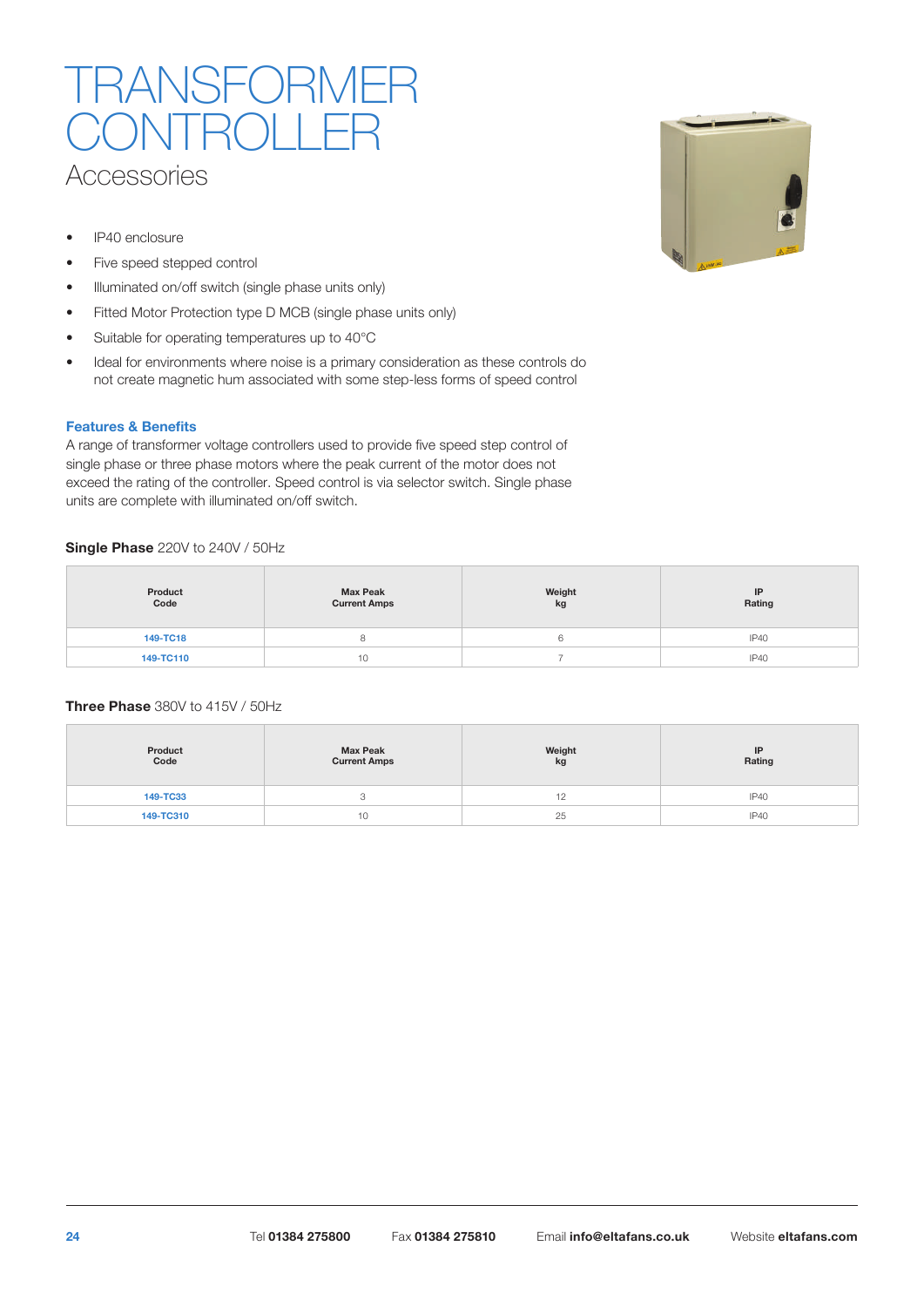

- Protects fan openings prevailing weather conditions
- Minimises resistance to airflow
- Manufactured from GRP colour (goose wing grey) impregnated into gel coat
- Complete with integral bird screen (galvanised mesh)



| Product<br>Code | A   | B   | C   | <b>Grille Area</b><br>m <sup>2</sup> | Weight<br>kg |
|-----------------|-----|-----|-----|--------------------------------------|--------------|
| <b>SWC25/31</b> | 500 | 410 | 325 | 0.088                                |              |
| <b>SWC35/40</b> | 610 | 510 | 390 | 0.140                                | 3            |
| <b>SWC45/50</b> | 755 | 645 | 470 | 0.217                                |              |
| <b>SWC56/63</b> | 935 | 815 | 555 | 0.345                                | 10           |



Dimensions are in mm.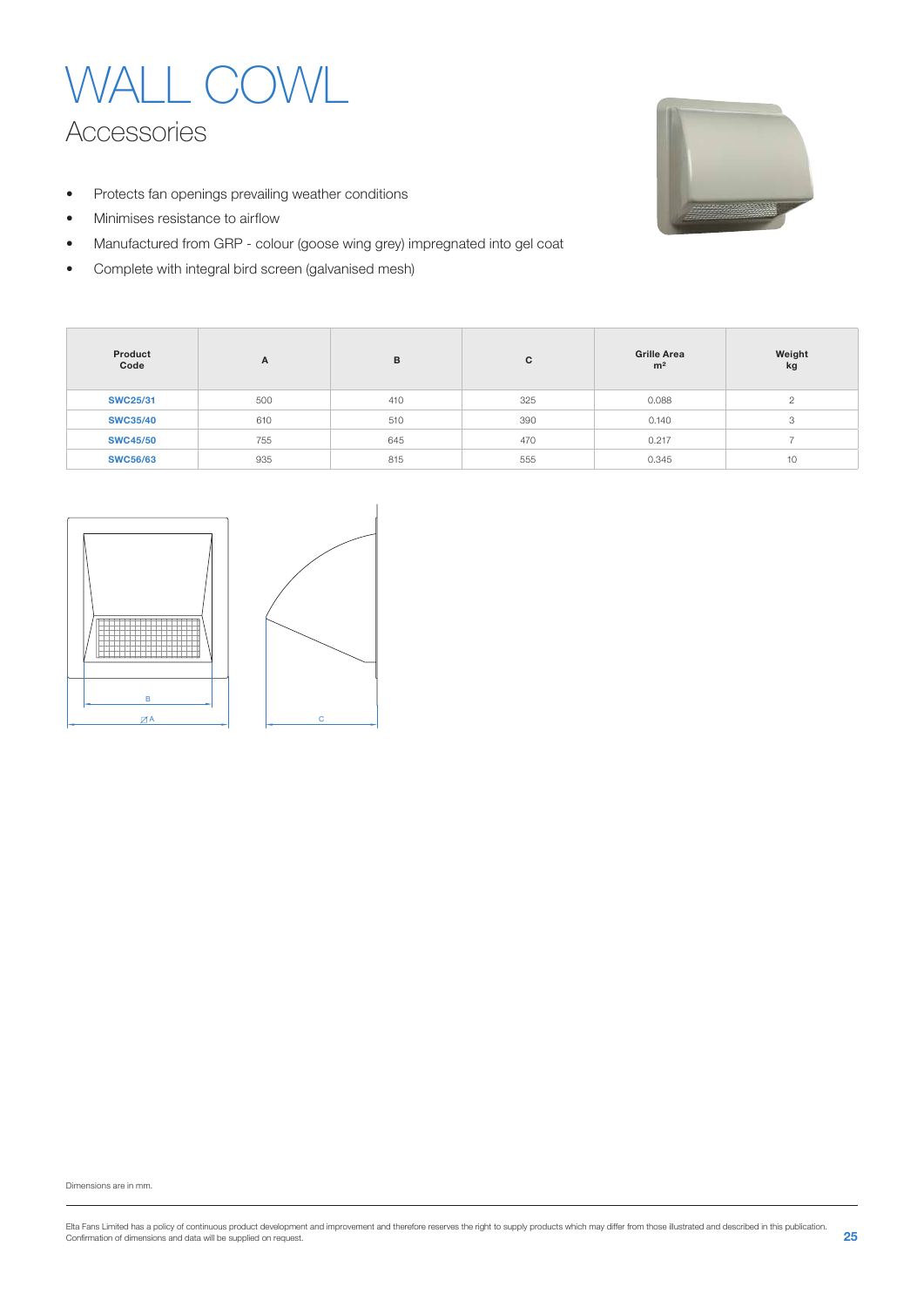## WALL COWL

Cowl Pressure Drop Curve



Determine pressure loss against required flow rate and add pressure loss value to system design pressure, verify that fan selection can accommodate extra pressure loss. Original design: flow rate (m<sup>3</sup>/s) and pressure (Pa), with cowl becomes flow rate (m<sup>3/</sup>s) and (pressure (Pa) + pressure loss (Pa) from curve).

SWC56/63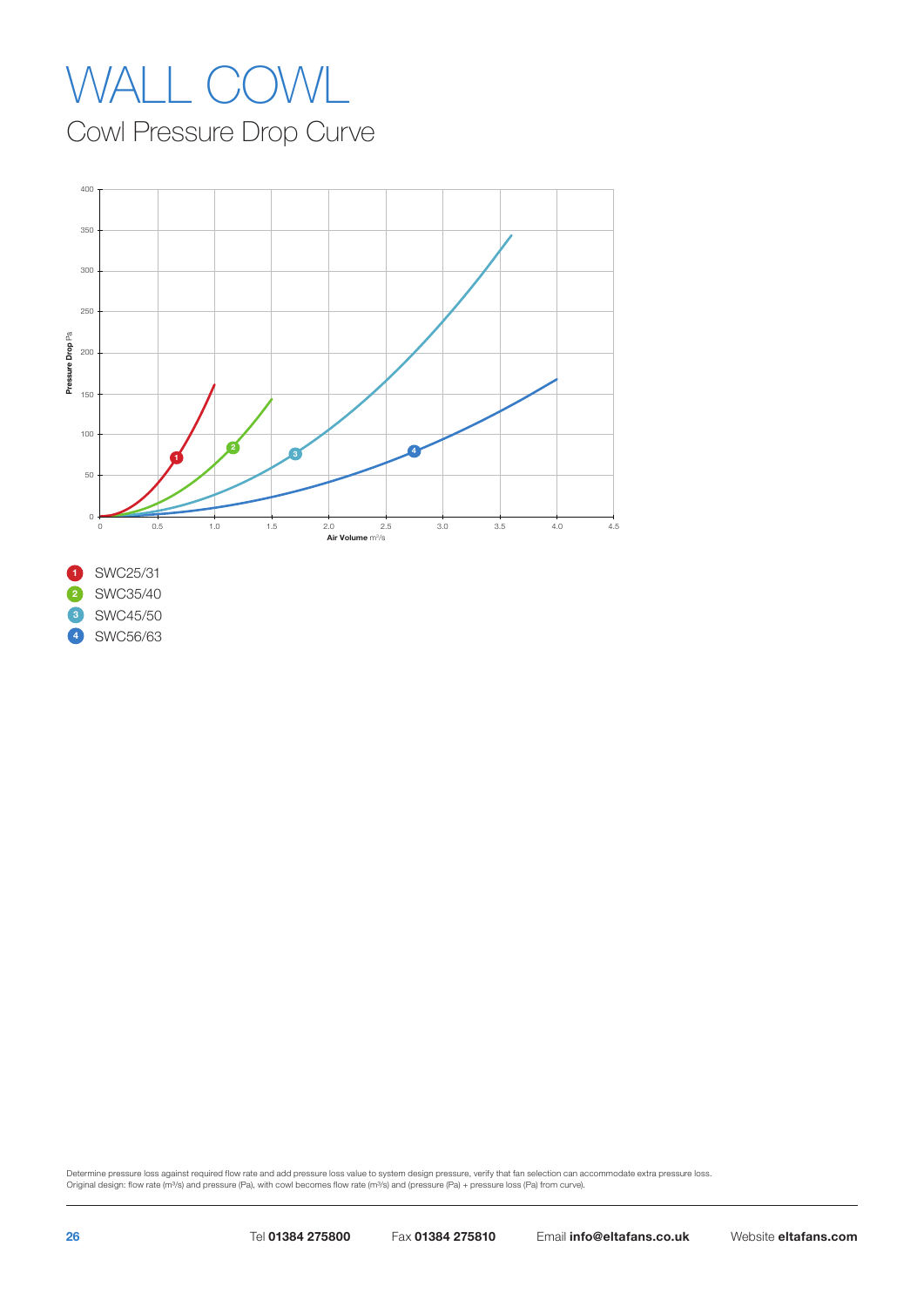**Notes** 

Elta Fans Limited has a policy of continuous product development and improvement and therefore reserves the right to supply products which may differ from those illustrated and described in this publication.<br>Confirmation o